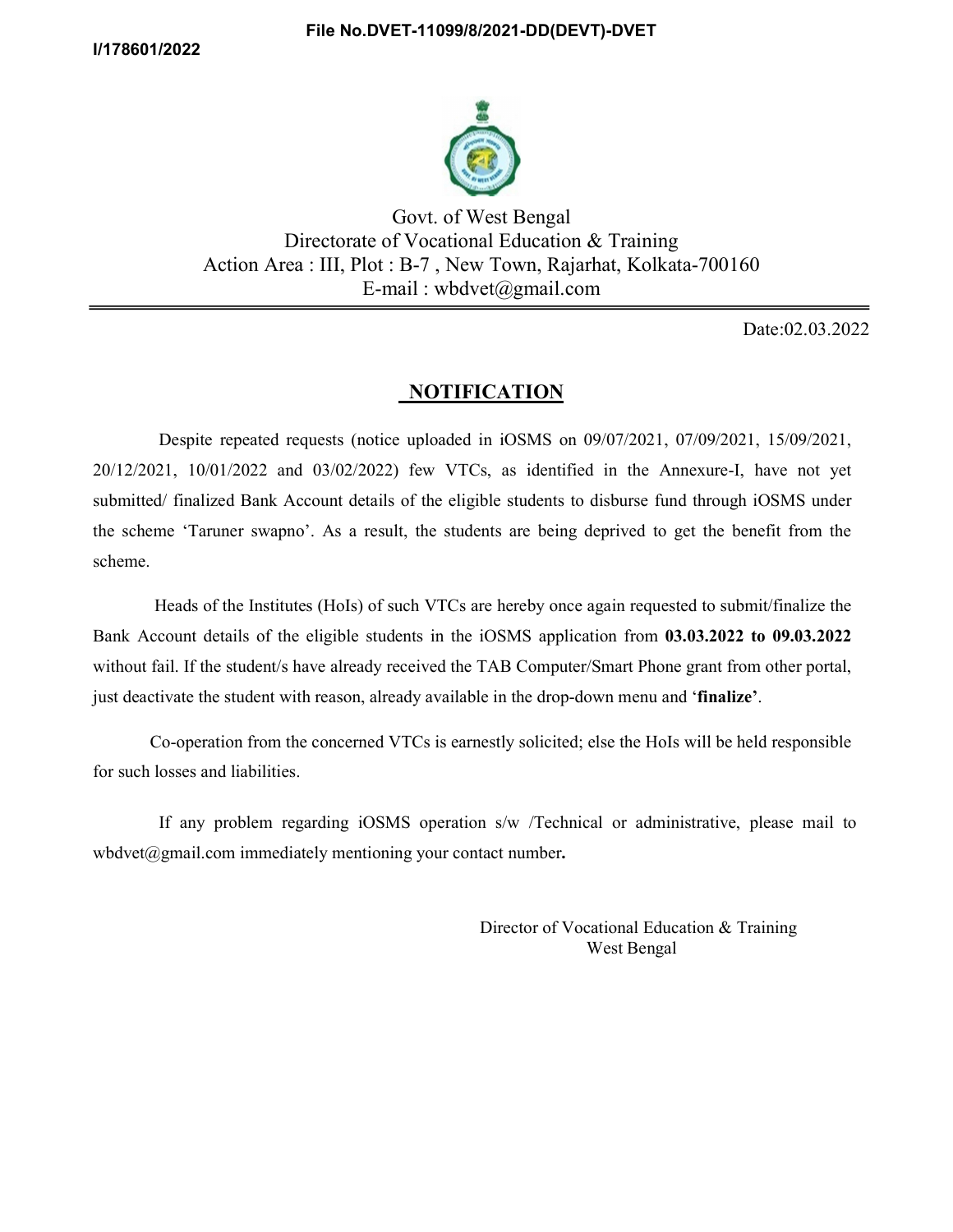## File No.DVET-11099/8/2021-DD(DEVT)-DVET

## Annexure-I

| Sl No.                  | <b>VTC</b><br>Code | Student<br>registration No. | Student<br>status | Reason          | i-OSMS final status |
|-------------------------|--------------------|-----------------------------|-------------------|-----------------|---------------------|
| 1                       | 59                 | 200059331008                | <b>DEACTIVE</b>   | No Bank Account |                     |
| $\overline{\mathbf{c}}$ | 63                 | 200063331001                | <b>DEACTIVE</b>   | No Bank Account |                     |
| 3                       | 63                 | 200063331003                | <b>DEACTIVE</b>   | No Bank Account |                     |
| 4                       | 63                 | 200063331004                | <b>DEACTIVE</b>   | No Bank Account |                     |
| 5                       | 63                 | 200063331008                | <b>DEACTIVE</b>   | No Bank Account |                     |
| 6                       | 63                 | 200063331009                | <b>DEACTIVE</b>   | No Bank Account |                     |
| 7                       | 63                 | 200063331010                | <b>DEACTIVE</b>   | No Bank Account |                     |
| 8                       | 63                 | 200063331011                | <b>DEACTIVE</b>   | No Bank Account |                     |
| 9                       | 63                 | 200063331012                | <b>DEACTIVE</b>   | No Bank Account |                     |
| 10                      | 63                 | 200063331013                | <b>DEACTIVE</b>   | No Bank Account |                     |
| 11                      | 63                 | 200063331014                | <b>DEACTIVE</b>   | No Bank Account |                     |
| 12                      | 63                 | 200063331015                | <b>DEACTIVE</b>   | No Bank Account |                     |
| 13                      | 86                 | 200086114005                | <b>DEACTIVE</b>   | No Bank Account |                     |
| 14                      | 94                 | 200094114006                | <b>DEACTIVE</b>   | No Bank Account |                     |
| 15                      | 1005               | 201005115005                | <b>DEACTIVE</b>   | No Bank Account |                     |
| 16                      | 1005               | 201005115006                | <b>DEACTIVE</b>   | No Bank Account |                     |
| 17                      | 1005               | 201005115012                | <b>DEACTIVE</b>   | No Bank Account |                     |
| 18                      | 1034               | 201034222002                | <b>DEACTIVE</b>   | No Bank Account |                     |
| 19                      | 1043               | 201043114008                | <b>DEACTIVE</b>   | No Bank Account |                     |
| 20                      | 1043               | 201043114011                | <b>DEACTIVE</b>   | No Bank Account |                     |
| 21                      | 1043               | 201043114016                | <b>DEACTIVE</b>   | No Bank Account |                     |
| 22                      | 1043               | 201043114017                | <b>DEACTIVE</b>   | No Bank Account |                     |
| 23                      | 1043               | 201043114020                | <b>DEACTIVE</b>   | No Bank Account |                     |
| 24                      | 1055               | 201055441001                | <b>DEACTIVE</b>   | No Bank Account |                     |
| 25                      | 1055               | 201055441002                | <b>DEACTIVE</b>   | No Bank Account |                     |
| 26                      | 1055               | 201055441003                | <b>DEACTIVE</b>   | No Bank Account |                     |
| 27                      | 1055               | 201055441006                | <b>DEACTIVE</b>   | No Bank Account |                     |
| 28                      | 1055               | 201055441009                | <b>DEACTIVE</b>   | No Bank Account |                     |
| 29                      | 1061               | 201061114014                | <b>DEACTIVE</b>   | No Bank Account |                     |
| 30                      | 1061               | 201061114019                | <b>DEACTIVE</b>   | No Bank Account |                     |
| 31                      | 1061               | 201061114020                | <b>DEACTIVE</b>   | No Bank Account |                     |
| 32                      | 1061               | 201061114021                | <b>DEACTIVE</b>   | No Bank Account |                     |
| 33                      | 1061               | 201061115001                | <b>DEACTIVE</b>   | No Bank Account |                     |
| 34                      | 1061               | 201061115002                | <b>DEACTIVE</b>   | No Bank Account |                     |
| 35                      | 1061               | 201061115003                | <b>DEACTIVE</b>   | No Bank Account |                     |
| 36                      | 1061               | 201061115004                | <b>DEACTIVE</b>   | No Bank Account |                     |
| 37                      | 1061               | 201061115005                | <b>DEACTIVE</b>   | No Bank Account |                     |
| 38                      | 1061               | 201061115006                | <b>DEACTIVE</b>   | No Bank Account |                     |
| 39                      | 1061               | 201061115007                | <b>DEACTIVE</b>   | No Bank Account |                     |
| 40                      | 1061               | 201061115008                | <b>DEACTIVE</b>   | No Bank Account |                     |
| 41                      | 1061               | 201061115009                | <b>DEACTIVE</b>   | No Bank Account |                     |
| 42                      | 1061               | 201061115010                | <b>DEACTIVE</b>   | No Bank Account |                     |
| 43                      | 1061               | 201061441003                | <b>DEACTIVE</b>   | No Bank Account |                     |
| 44                      | 1061               | 201061441015                | <b>DEACTIVE</b>   | No Bank Account |                     |
| 45                      | 1061               | 201061441018                | <b>DEACTIVE</b>   | No Bank Account |                     |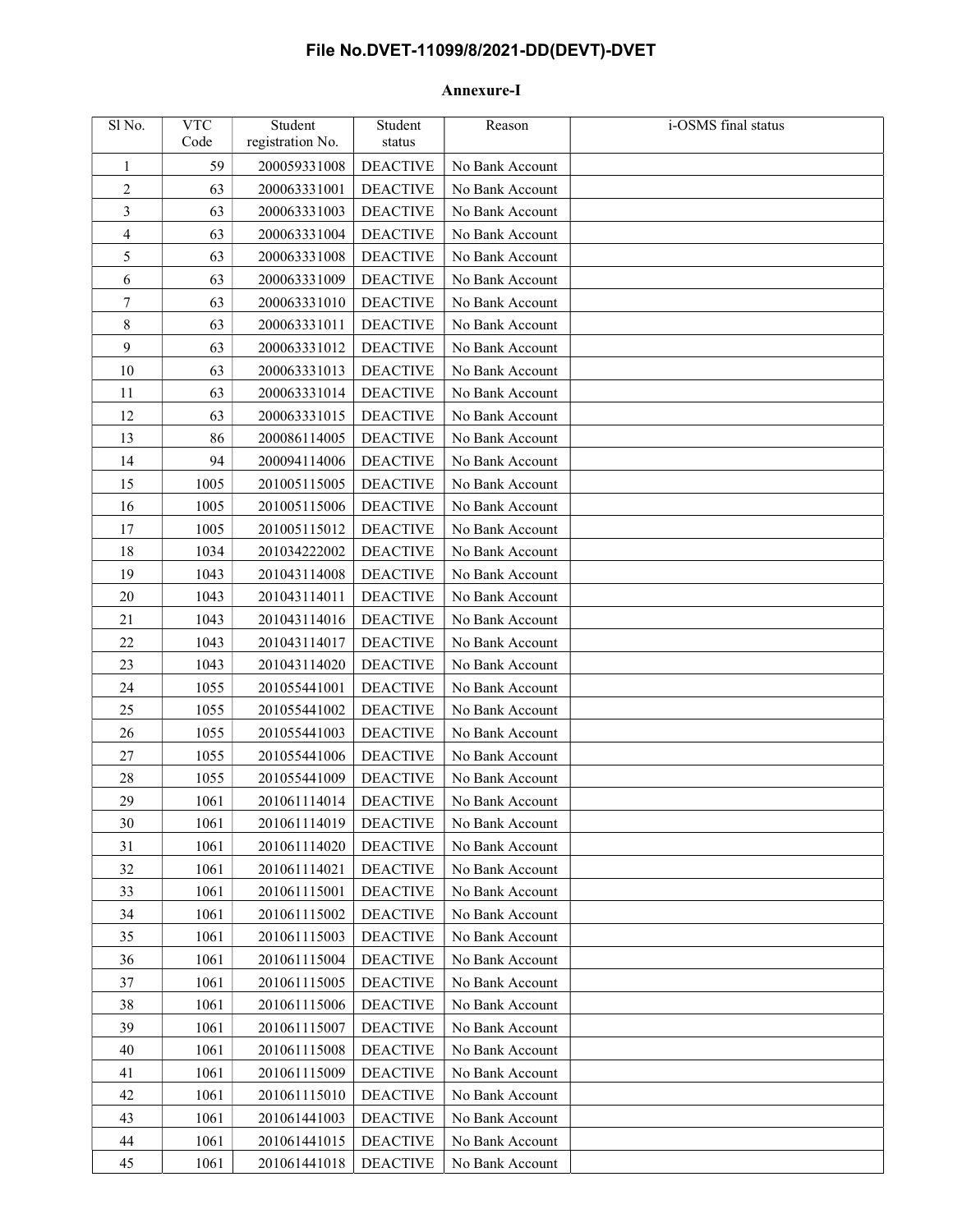| 46     | 1061 | 201061441019 | <b>DEACTIVE</b> | No Bank Account |  |
|--------|------|--------------|-----------------|-----------------|--|
| 47     | 1064 | 201064115001 | <b>DEACTIVE</b> | No Bank Account |  |
| 48     | 1064 | 201064331003 | <b>DEACTIVE</b> | No Bank Account |  |
| 49     | 1064 | 201064331013 | <b>DEACTIVE</b> | No Bank Account |  |
| 50     | 1064 | 201064331014 | <b>DEACTIVE</b> | No Bank Account |  |
| 51     | 1064 | 201064331015 | <b>DEACTIVE</b> | No Bank Account |  |
| 52     | 1069 | 201069114001 | <b>DEACTIVE</b> | No Bank Account |  |
| 53     | 1069 | 201069114003 | <b>DEACTIVE</b> | No Bank Account |  |
| 54     | 1069 | 201069114004 | <b>DEACTIVE</b> | No Bank Account |  |
| 55     | 1069 | 201069114005 | <b>DEACTIVE</b> | No Bank Account |  |
| 56     | 1069 | 201069114006 | <b>DEACTIVE</b> | No Bank Account |  |
| 57     | 1069 | 201069114007 | <b>DEACTIVE</b> | No Bank Account |  |
| 58     | 1069 | 201069114009 | <b>DEACTIVE</b> | No Bank Account |  |
| 59     | 1069 | 201069114010 | <b>DEACTIVE</b> | No Bank Account |  |
| 60     | 1070 | 201070116009 |                 |                 |  |
| 61     | 1071 | 201071114020 | <b>DEACTIVE</b> | No Bank Account |  |
| 62     | 1072 | 201072112008 | <b>DEACTIVE</b> | No Bank Account |  |
| 63     | 1072 | 201072112013 | <b>DEACTIVE</b> | No Bank Account |  |
| 64     | 1072 | 201072112017 | <b>DEACTIVE</b> | No Bank Account |  |
| 65     | 1072 | 201072112019 | <b>DEACTIVE</b> | No Bank Account |  |
| 66     | 1072 | 201072112020 | <b>DEACTIVE</b> | No Bank Account |  |
| 67     | 1072 | 201072441002 | <b>DEACTIVE</b> | No Bank Account |  |
| 68     | 1072 | 201072441013 | <b>DEACTIVE</b> | No Bank Account |  |
| 69     | 1072 | 201072441014 | <b>DEACTIVE</b> | No Bank Account |  |
| $70\,$ | 1072 | 201072441017 | <b>DEACTIVE</b> | No Bank Account |  |
| 71     | 1072 | 201072441018 | <b>DEACTIVE</b> | No Bank Account |  |
| 72     | 1072 | 201072441019 | <b>DEACTIVE</b> | No Bank Account |  |
| 73     | 1072 | 201072441020 | <b>DEACTIVE</b> | No Bank Account |  |
| 74     | 1082 | 201082116008 | <b>DEACTIVE</b> | No Bank Account |  |
| 75     | 1089 | 201089112006 | <b>DEACTIVE</b> | No Bank Account |  |
| 76     | 1089 | 201089443002 | <b>DEACTIVE</b> | No Bank Account |  |
| 77     | 1105 | 201105114001 | <b>DEACTIVE</b> | No Bank Account |  |
| 78     | 1105 | 201105114006 | <b>DEACTIVE</b> | No Bank Account |  |
| 79     | 1105 | 201105114007 | <b>DEACTIVE</b> | No Bank Account |  |
| 80     | 1105 | 201105114010 | <b>DEACTIVE</b> | No Bank Account |  |
| 81     | 1105 | 201105332007 | <b>DEACTIVE</b> | No Bank Account |  |
| 82     | 1105 | 201105332009 | <b>DEACTIVE</b> | No Bank Account |  |
| 83     | 1118 | 201118441007 | <b>DEACTIVE</b> | No Bank Account |  |
| 84     | 1138 | 201138111007 | <b>DEACTIVE</b> | No Bank Account |  |
| 85     | 1138 | 201138111009 | <b>DEACTIVE</b> | No Bank Account |  |
| 86     | 1145 | 201145114014 |                 |                 |  |
| 87     | 1166 | 201166333004 | <b>DEACTIVE</b> | No Bank Account |  |
| 88     | 1198 | 201198111012 | <b>DEACTIVE</b> | No Bank Account |  |
| 89     | 1198 | 201198111017 | <b>DEACTIVE</b> | No Bank Account |  |
| 90     | 1198 | 201198116002 | <b>DEACTIVE</b> | No Bank Account |  |
| 91     | 1198 | 201198116019 | <b>DEACTIVE</b> | No Bank Account |  |
| 92     | 1198 | 201198333001 | <b>DEACTIVE</b> | No Bank Account |  |
| 93     | 1198 | 201198333016 | <b>DEACTIVE</b> | No Bank Account |  |
| 94     | 1198 | 201198333018 | <b>DEACTIVE</b> | No Bank Account |  |
| 95     | 1198 | 201198333019 | <b>DEACTIVE</b> | No Bank Account |  |
| 96     | 1198 | 201198333020 | <b>DEACTIVE</b> | No Bank Account |  |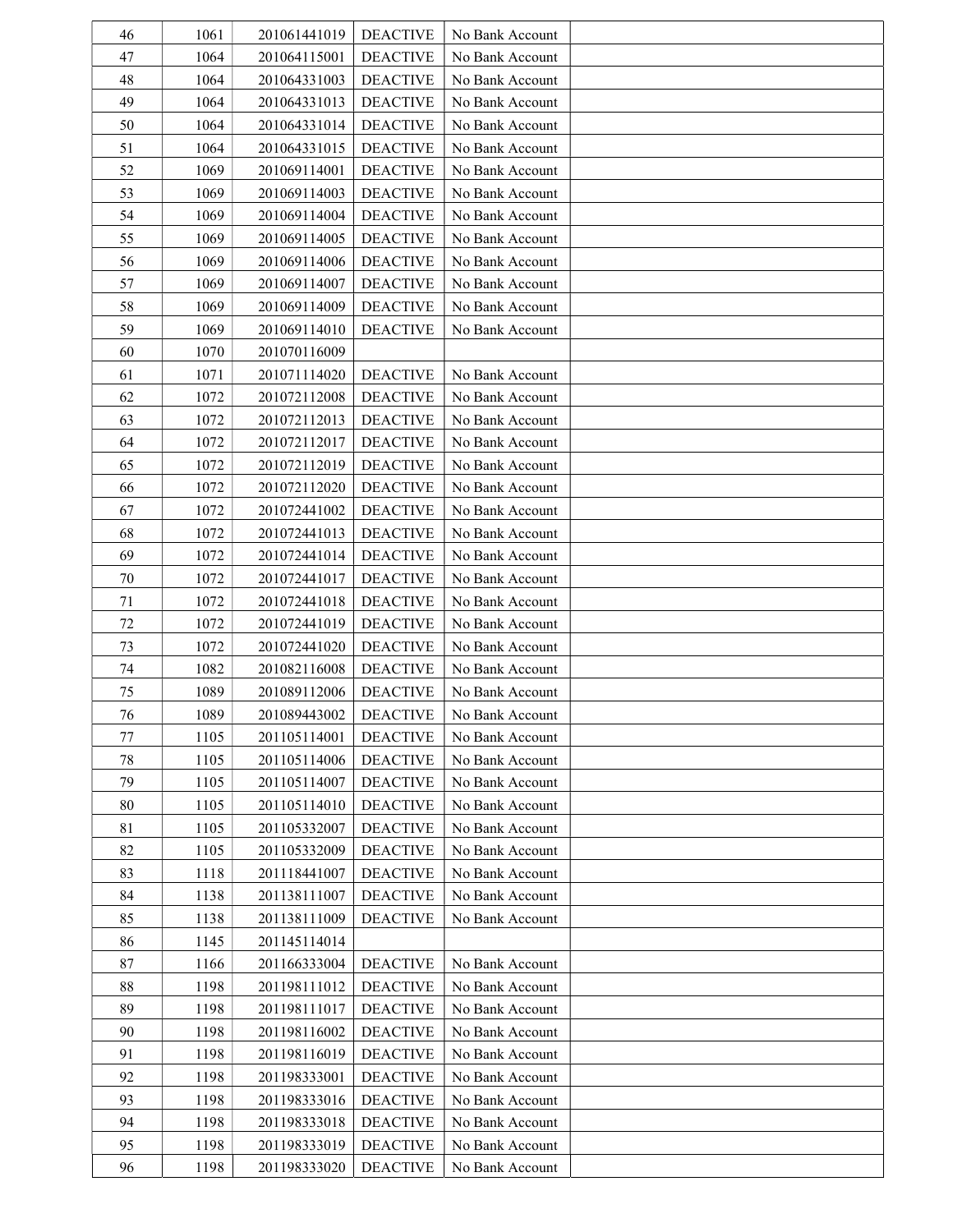| 97         | 1202         | 201202332007 | <b>DEACTIVE</b> | No Bank Account                    |                                       |
|------------|--------------|--------------|-----------------|------------------------------------|---------------------------------------|
| 98         | 1208         | 201208114006 | <b>DEACTIVE</b> | No Bank Account                    |                                       |
| 99         | 1222         | 201222116001 | <b>DEACTIVE</b> | No Bank Account                    |                                       |
| 100        | 1222         | 201222441003 | <b>DEACTIVE</b> | No Bank Account                    |                                       |
| 101        | 1544         | 201544111006 | <b>DEACTIVE</b> | No Bank Account                    |                                       |
| 102        | 1544         | 201544111007 | <b>DEACTIVE</b> | No Bank Account                    |                                       |
| 103        | 1545         | 201545114002 | <b>DEACTIVE</b> | No Bank Account                    |                                       |
| 104        | 1555         | 201555116008 | <b>DEACTIVE</b> | No Bank Account                    |                                       |
| 105        | 1555         | 201555116009 | <b>DEACTIVE</b> | No Bank Account                    |                                       |
| 106        | 1555         | 201555116010 | <b>DEACTIVE</b> | No Bank Account                    |                                       |
| 107        | 1555         | 201555116011 | <b>DEACTIVE</b> | No Bank Account                    |                                       |
| 108        | 1555         | 201555116014 | <b>DEACTIVE</b> | No Bank Account                    |                                       |
| 109        | 1555         | 201555116015 | <b>DEACTIVE</b> | No Bank Account                    |                                       |
| 110        | 1555         | 201555116016 | <b>DEACTIVE</b> | No Bank Account                    |                                       |
| 111        | 1555         | 201555116018 | <b>DEACTIVE</b> | No Bank Account                    |                                       |
| 112        | 1555         | 201555116019 | <b>DEACTIVE</b> | No Bank Account                    |                                       |
| 113        | 1573         | 201573112005 | <b>DEACTIVE</b> | No Bank Account                    |                                       |
| 114        | 1573         | 201573112006 | <b>DEACTIVE</b> | No Bank Account                    |                                       |
| 115        | 1573         | 201573112007 | <b>DEACTIVE</b> | No Bank Account                    |                                       |
| 116        | 1573         | 201573114002 | <b>DEACTIVE</b> | No Bank Account                    |                                       |
| 117        | 1573         | 201573114015 | <b>DEACTIVE</b> | No Bank Account                    |                                       |
| 118        | 1590         | 201590116016 | <b>ACTIVE</b>   |                                    | Active but Not Finalized from VTC end |
| 119        | 1620         | 201620114004 | <b>DEACTIVE</b> | No Bank Account                    |                                       |
| 120        | 1620         | 201620114008 | <b>DEACTIVE</b> | No Bank Account                    |                                       |
| 121        | 1620         | 201620114009 | <b>DEACTIVE</b> | No Bank Account                    |                                       |
| 122        | 1620         | 201620114010 | <b>DEACTIVE</b> | No Bank Account                    |                                       |
| 123        | 1620         | 201620116005 | <b>DEACTIVE</b> | No Bank Account                    |                                       |
| 124        | 1620         | 201620116006 | <b>DEACTIVE</b> |                                    |                                       |
| 125        | 1620         | 201620116007 | <b>DEACTIVE</b> | No Bank Account<br>No Bank Account |                                       |
| 126        | 1620         | 201620116008 | <b>DEACTIVE</b> | No Bank Account                    |                                       |
| 127        |              | 201713441006 | <b>DEACTIVE</b> |                                    |                                       |
| 128        | 1713<br>1713 | 201713441015 | <b>DEACTIVE</b> | No Bank Account<br>No Bank Account |                                       |
| 129        | 1713         | 201713441023 | <b>DEACTIVE</b> | No Bank Account                    |                                       |
| 130        |              | 201713441028 | <b>DEACTIVE</b> | No Bank Account                    |                                       |
|            | 1713         |              |                 |                                    |                                       |
| 131        | 1714         | 201714333021 | <b>DEACTIVE</b> | No Bank Account                    |                                       |
| 132        | 1726         | 201726441021 | <b>DEACTIVE</b> | No Bank Account                    |                                       |
| 133        | 1742         | 201742441020 | <b>DEACTIVE</b> | No Bank Account                    |                                       |
| 134        | 1742         | 201742441023 | <b>DEACTIVE</b> | No Bank Account                    |                                       |
| 135        | 1742         | 201742441025 | <b>DEACTIVE</b> | No Bank Account                    |                                       |
| 136        | 1742         | 201742441027 | <b>DEACTIVE</b> | No Bank Account                    |                                       |
| 137        | 1742         | 201742441028 | <b>DEACTIVE</b> | No Bank Account                    |                                       |
| 138        | 1814         | 201814441001 |                 |                                    |                                       |
| 139        | 1814         | 201814441002 |                 |                                    |                                       |
| 140        | 1814         | 201814441003 |                 |                                    |                                       |
| 141        | 1814         | 201814441004 |                 |                                    |                                       |
| 142        | 1814         | 201814441005 |                 |                                    |                                       |
| 143        | 1814         | 201814441006 |                 |                                    |                                       |
| 144        | 1814         | 201814441007 |                 |                                    |                                       |
| 145        | 1814         | 201814441008 |                 |                                    |                                       |
| 146<br>147 | 1814         | 201814441009 |                 |                                    |                                       |
|            | 1814         | 201814441010 |                 |                                    |                                       |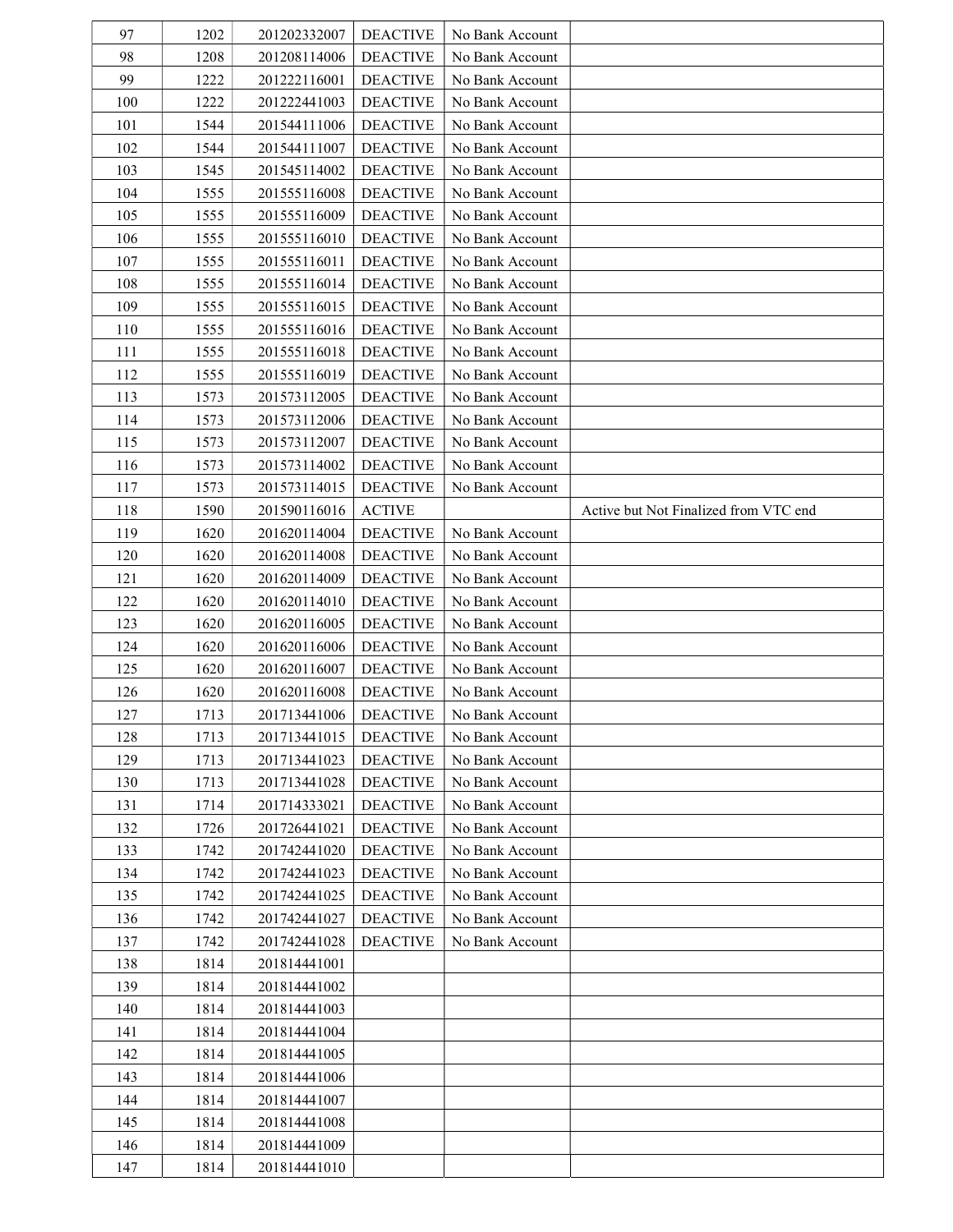| 148 | 1814 | 201814441011 |                 |                 |                                             |
|-----|------|--------------|-----------------|-----------------|---------------------------------------------|
| 149 | 1814 | 201814441012 |                 |                 |                                             |
| 150 | 1814 | 201814441013 |                 |                 |                                             |
| 151 | 1814 | 201814441014 |                 |                 |                                             |
| 152 | 1814 | 201814441015 |                 |                 |                                             |
| 153 | 1814 | 201814441016 |                 |                 |                                             |
| 154 | 1814 | 201814441017 |                 |                 |                                             |
| 155 | 1814 | 201814441018 |                 |                 |                                             |
| 156 | 1814 | 201814441019 |                 |                 |                                             |
| 157 | 1814 | 201814441020 |                 |                 |                                             |
| 158 | 1814 | 201814441021 |                 |                 |                                             |
| 159 | 1814 | 201814441022 |                 |                 |                                             |
| 160 | 1814 | 201814441023 |                 |                 |                                             |
| 161 | 1814 | 201814441024 |                 |                 |                                             |
| 162 | 1814 | 201814441025 |                 |                 |                                             |
| 163 | 1814 | 201814441026 |                 |                 |                                             |
| 164 | 1814 | 201814441027 |                 |                 |                                             |
| 165 | 1814 | 201814441028 |                 |                 |                                             |
| 166 | 2012 | 202012114001 | <b>ACTIVE</b>   |                 | Active, Edit but Not Finalized from VTC end |
| 167 | 2012 | 202012114002 | <b>ACTIVE</b>   |                 | Active, Edit but Not Finalized from VTC end |
| 168 | 2012 | 202012114004 | <b>ACTIVE</b>   |                 | Active, Edit but Not Finalized from VTC end |
| 169 | 2012 | 202012114005 | <b>ACTIVE</b>   |                 | Active, Edit but Not Finalized from VTC end |
| 170 | 2012 | 202012114006 | <b>ACTIVE</b>   |                 | Active, Edit but Not Finalized from VTC end |
| 171 | 2012 | 202012114008 | <b>ACTIVE</b>   |                 | Active, Edit but Not Finalized from VTC end |
| 172 | 2012 | 202012114009 | <b>ACTIVE</b>   |                 | Active, Edit but Not Finalized from VTC end |
| 173 | 2012 | 202012114010 | <b>ACTIVE</b>   |                 | Active, Edit but Not Finalized from VTC end |
| 174 | 2012 | 202012114011 | <b>ACTIVE</b>   |                 | Active, Edit but Not Finalized from VTC end |
| 175 | 2012 | 202012114013 | <b>ACTIVE</b>   |                 | Active, Edit but Not Finalized from VTC end |
| 176 | 2012 | 202012114014 | <b>ACTIVE</b>   |                 | Active, Edit but Not Finalized from VTC end |
| 177 | 2012 | 202012114015 | <b>ACTIVE</b>   |                 | Active, Edit but Not Finalized from VTC end |
| 178 | 2012 | 202012114016 | <b>ACTIVE</b>   |                 | Active, Edit but Not Finalized from VTC end |
| 179 | 2012 | 202012114020 | <b>ACTIVE</b>   |                 | Active, Edit but Not Finalized from VTC end |
| 180 | 2012 | 202012114003 |                 |                 |                                             |
| 181 | 2012 | 202012114007 |                 |                 |                                             |
| 182 | 2012 | 202012114012 |                 |                 |                                             |
| 183 | 2012 | 202012114017 |                 |                 |                                             |
| 184 | 2012 | 202012114018 |                 |                 |                                             |
| 185 | 2012 | 202012114019 |                 |                 |                                             |
| 186 | 2016 | 202016114001 | <b>DEACTIVE</b> | No Bank Account |                                             |
| 187 | 2064 | 202064114012 | <b>DEACTIVE</b> | No Bank Account |                                             |
| 188 | 2087 | 202087114001 | <b>DEACTIVE</b> | No Bank Account |                                             |
| 189 | 2087 | 202087114002 | <b>DEACTIVE</b> | No Bank Account |                                             |
| 190 | 2087 | 202087114003 | <b>DEACTIVE</b> | No Bank Account |                                             |
| 191 | 2087 | 202087114004 | <b>DEACTIVE</b> | No Bank Account |                                             |
| 192 | 2087 | 202087114005 | <b>DEACTIVE</b> | No Bank Account |                                             |
| 193 | 2087 | 202087114006 | <b>DEACTIVE</b> | No Bank Account |                                             |
| 194 | 2087 | 202087114007 | <b>DEACTIVE</b> | No Bank Account |                                             |
| 195 | 2087 | 202087114008 | <b>DEACTIVE</b> | No Bank Account |                                             |
| 196 | 2087 | 202087114009 | <b>DEACTIVE</b> | No Bank Account |                                             |
| 197 | 2087 | 202087114010 | <b>DEACTIVE</b> | No Bank Account |                                             |
| 198 | 2109 | 202109333017 | <b>DEACTIVE</b> | No Bank Account |                                             |
|     |      |              |                 |                 |                                             |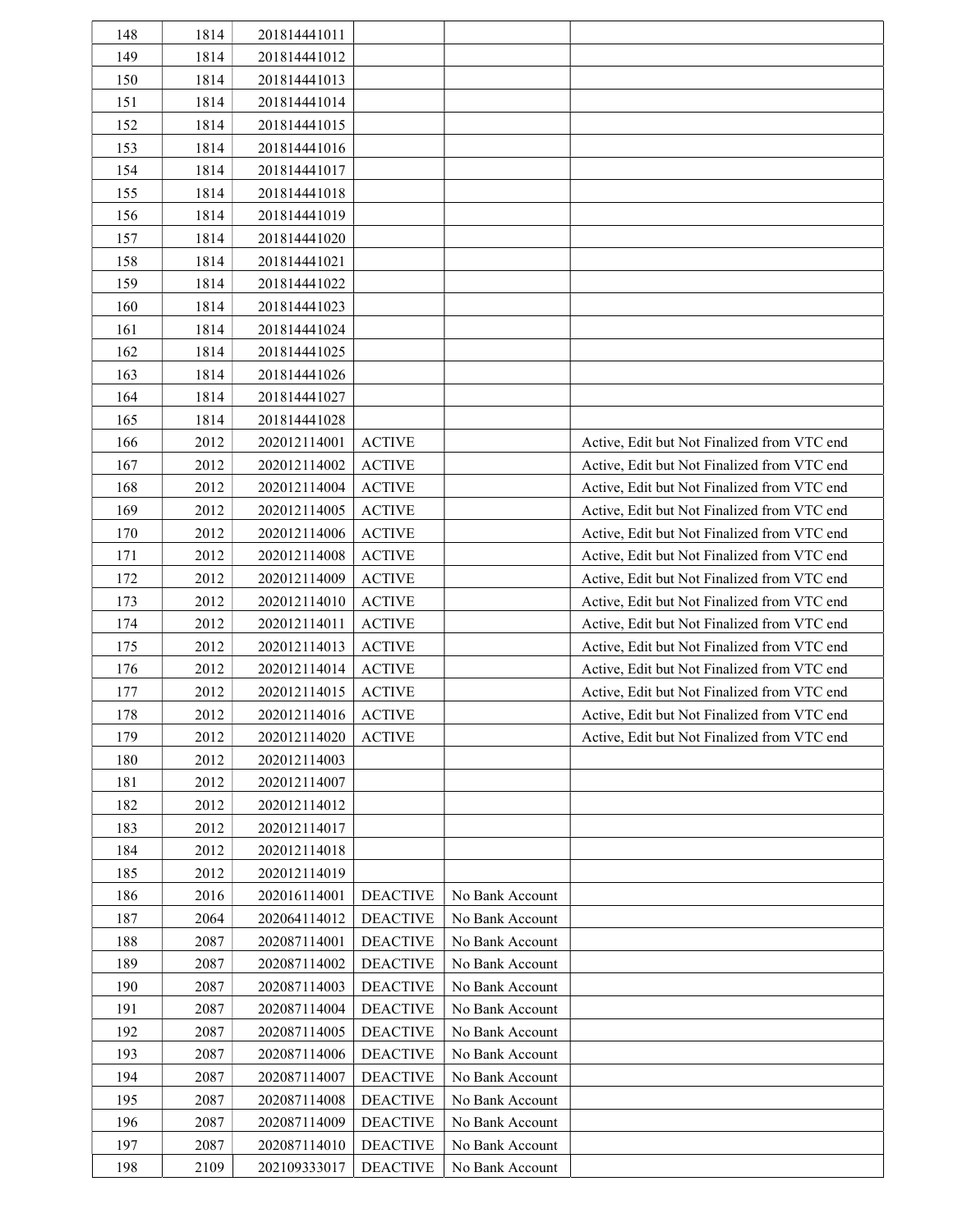| 199 | 2133 | 202133111008 | <b>DEACTIVE</b> | No Bank Account |  |
|-----|------|--------------|-----------------|-----------------|--|
| 200 | 2133 | 202133111009 | <b>DEACTIVE</b> | No Bank Account |  |
| 201 | 2133 | 202133111013 | <b>DEACTIVE</b> | No Bank Account |  |
| 202 | 2133 | 202133111014 | <b>DEACTIVE</b> | No Bank Account |  |
| 203 | 2133 | 202133111016 | <b>DEACTIVE</b> | No Bank Account |  |
| 204 | 2133 | 202133111017 | <b>DEACTIVE</b> | No Bank Account |  |
| 205 | 2133 | 202133111020 | <b>DEACTIVE</b> | No Bank Account |  |
| 206 | 2133 | 202133111021 | <b>DEACTIVE</b> | No Bank Account |  |
| 207 | 2133 | 202133333013 | <b>DEACTIVE</b> | No Bank Account |  |
| 208 | 2133 | 202133333018 | <b>DEACTIVE</b> | No Bank Account |  |
| 209 | 2133 | 202133333019 | <b>DEACTIVE</b> | No Bank Account |  |
| 210 | 2133 | 202133333020 | <b>DEACTIVE</b> | No Bank Account |  |
| 211 | 2164 | 202164114012 | <b>DEACTIVE</b> | No Bank Account |  |
| 212 | 2503 | 202503114001 |                 |                 |  |
| 213 | 2503 | 202503114002 |                 |                 |  |
| 214 | 2503 | 202503114003 |                 |                 |  |
| 215 | 2503 | 202503114004 |                 |                 |  |
| 216 | 2503 | 202503114005 |                 |                 |  |
| 217 | 2503 | 202503114006 |                 |                 |  |
| 218 | 2503 | 202503114007 |                 |                 |  |
| 219 | 2503 | 202503114009 |                 |                 |  |
| 220 | 2503 | 202503221001 |                 |                 |  |
|     |      |              |                 |                 |  |
| 221 | 2503 | 202503221002 |                 |                 |  |
| 222 | 2503 | 202503221003 |                 |                 |  |
| 223 | 2503 | 202503221004 |                 |                 |  |
| 224 | 2503 | 202503221005 |                 |                 |  |
| 225 | 2503 | 202503221006 |                 |                 |  |
| 226 | 2503 | 202503221007 |                 |                 |  |
| 227 | 2503 | 202503221008 |                 |                 |  |
| 228 | 2503 | 202503221009 |                 |                 |  |
| 229 | 2503 | 202503221010 |                 |                 |  |
| 230 | 2503 | 202503221011 |                 |                 |  |
| 231 | 2503 | 202503221012 |                 |                 |  |
| 232 | 2503 | 202503221013 |                 |                 |  |
| 233 | 2503 | 202503221014 |                 |                 |  |
| 234 | 2503 | 202503221015 |                 |                 |  |
| 235 | 2503 | 202503221016 |                 |                 |  |
| 236 | 2503 | 202503221017 |                 |                 |  |
| 237 | 2503 | 202503221018 |                 |                 |  |
| 238 | 2503 | 202503221019 |                 |                 |  |
| 239 | 2503 | 202503221020 |                 |                 |  |
| 240 | 2503 | 202503221021 |                 |                 |  |
| 241 | 2503 | 202503221022 |                 |                 |  |
| 242 | 2503 | 202503221023 |                 |                 |  |
| 243 | 2503 | 202503224001 |                 |                 |  |
| 244 | 2503 | 202503224002 |                 |                 |  |
| 245 | 2503 | 202503224003 |                 |                 |  |
| 246 | 2503 | 202503224004 |                 |                 |  |
| 247 | 2503 | 202503224005 |                 |                 |  |
| 248 | 2503 | 202503224006 |                 |                 |  |
| 249 | 2503 | 202503224007 |                 |                 |  |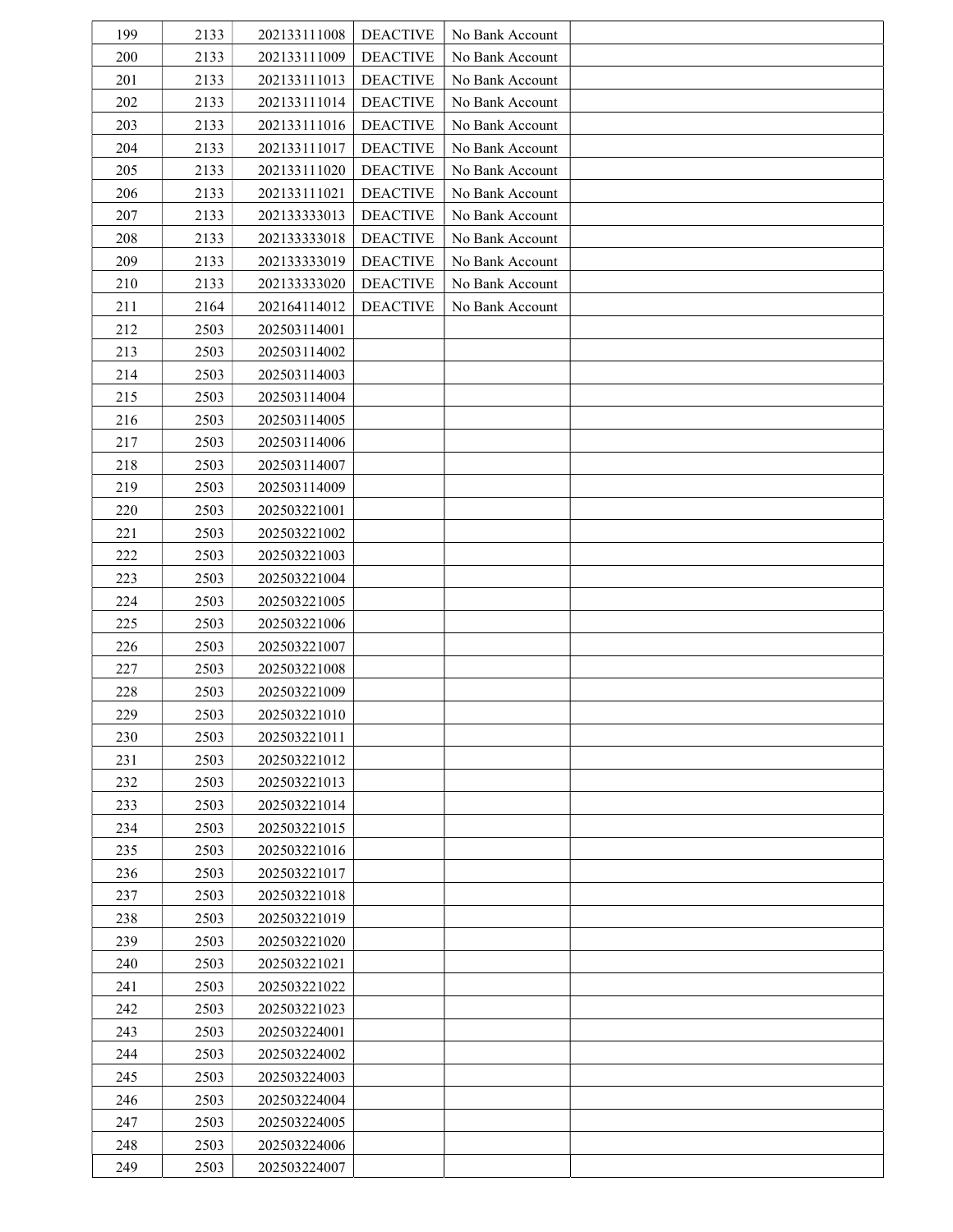| 250 | 2503 | 202503224008 |                 |                 |  |
|-----|------|--------------|-----------------|-----------------|--|
| 251 | 2503 | 202503224009 |                 |                 |  |
| 252 | 2503 | 202503224010 |                 |                 |  |
| 253 | 2503 | 202503224011 |                 |                 |  |
| 254 | 2503 | 202503224012 |                 |                 |  |
| 255 | 2503 | 202503224013 |                 |                 |  |
| 256 | 2503 | 202503224014 |                 |                 |  |
| 257 | 2503 | 202503224015 |                 |                 |  |
| 258 | 2503 | 202503224016 |                 |                 |  |
| 259 | 2503 | 202503224017 |                 |                 |  |
| 260 | 2503 | 202503224018 |                 |                 |  |
| 261 | 2503 | 202503224019 |                 |                 |  |
| 262 | 2503 | 202503224020 |                 |                 |  |
| 263 | 2503 | 202503224021 |                 |                 |  |
| 264 | 2503 | 202503224022 |                 |                 |  |
| 265 | 2531 | 202531114010 | <b>DEACTIVE</b> | No Bank Account |  |
| 266 | 2533 | 202533114004 | <b>DEACTIVE</b> | No Bank Account |  |
| 267 | 2537 | 202537112011 | <b>DEACTIVE</b> | No Bank Account |  |
| 268 | 2537 | 202537112020 | <b>DEACTIVE</b> | No Bank Account |  |
| 269 | 2539 | 202539114001 | <b>DEACTIVE</b> | No Bank Account |  |
| 270 | 2539 | 202539114002 | <b>DEACTIVE</b> | No Bank Account |  |
| 271 | 2539 | 202539114006 | <b>DEACTIVE</b> | No Bank Account |  |
| 272 | 2539 | 202539114017 | <b>DEACTIVE</b> | No Bank Account |  |
| 273 | 2562 | 202562111001 | <b>DEACTIVE</b> | No Bank Account |  |
| 274 | 2574 | 202574111003 | <b>DEACTIVE</b> | No Bank Account |  |
| 275 | 2574 | 202574111005 | <b>DEACTIVE</b> | No Bank Account |  |
| 276 | 2574 | 202574111006 | <b>DEACTIVE</b> | No Bank Account |  |
| 277 | 2574 | 202574111007 | <b>DEACTIVE</b> | No Bank Account |  |
| 278 | 2574 | 202574111008 | <b>DEACTIVE</b> | No Bank Account |  |
| 279 | 2574 | 202574111009 | <b>DEACTIVE</b> | No Bank Account |  |
| 280 | 2574 | 202574111010 | <b>DEACTIVE</b> | No Bank Account |  |
| 281 | 2574 | 202574111011 | <b>DEACTIVE</b> | No Bank Account |  |
| 282 | 2574 | 202574114003 | <b>DEACTIVE</b> | No Bank Account |  |
| 283 | 2574 | 202574114005 | <b>DEACTIVE</b> | No Bank Account |  |
| 284 | 2574 | 202574114006 | <b>DEACTIVE</b> | No Bank Account |  |
| 285 | 2574 | 202574114007 | <b>DEACTIVE</b> | No Bank Account |  |
| 286 | 2574 | 202574114008 | <b>DEACTIVE</b> | No Bank Account |  |
| 287 | 2574 | 202574114009 | <b>DEACTIVE</b> | No Bank Account |  |
| 288 | 2574 | 202574114010 | <b>DEACTIVE</b> | No Bank Account |  |
| 289 | 2574 | 202574114011 | <b>DEACTIVE</b> | No Bank Account |  |
| 290 | 2587 | 202587331012 | <b>DEACTIVE</b> | No Bank Account |  |
| 291 | 2587 | 202587331013 | <b>DEACTIVE</b> | No Bank Account |  |
| 292 | 2587 | 202587331014 | <b>DEACTIVE</b> | No Bank Account |  |
| 293 | 2589 | 202589112004 | <b>DEACTIVE</b> | No Bank Account |  |
| 294 | 2589 | 202589224008 | <b>DEACTIVE</b> | No Bank Account |  |
| 295 | 2589 | 202589224009 | <b>DEACTIVE</b> | No Bank Account |  |
| 296 | 2589 | 202589224010 | <b>DEACTIVE</b> | No Bank Account |  |
| 297 | 2597 | 202597111010 | <b>DEACTIVE</b> | No Bank Account |  |
| 298 | 2597 | 202597111011 | <b>DEACTIVE</b> | No Bank Account |  |
| 299 | 2597 | 202597111012 | <b>DEACTIVE</b> | No Bank Account |  |
| 300 | 2599 | 202599114002 | <b>DEACTIVE</b> | No Bank Account |  |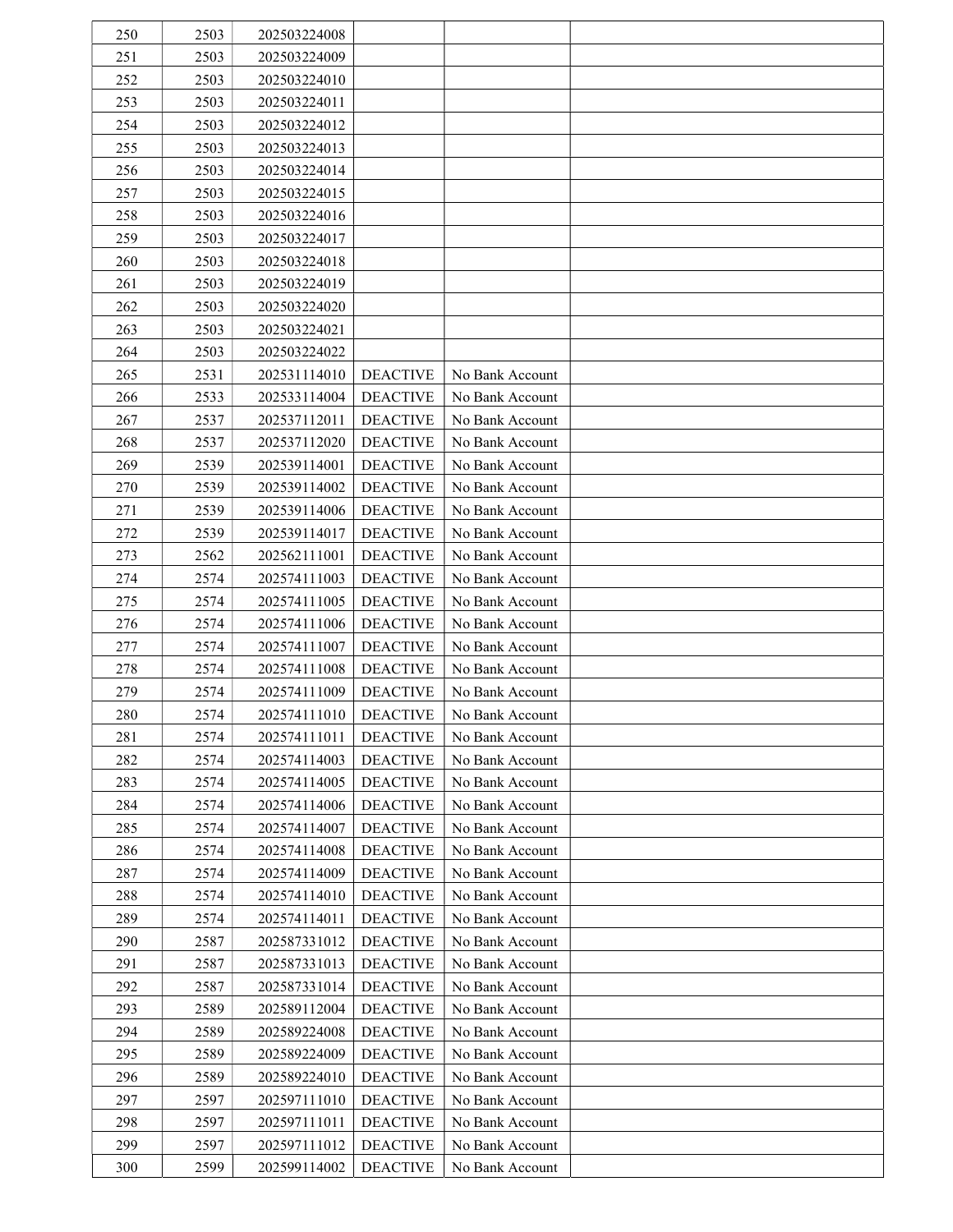| 301 | 2599 | 202599114003 | <b>DEACTIVE</b> | No Bank Account |  |
|-----|------|--------------|-----------------|-----------------|--|
| 302 | 2599 | 202599114006 | <b>DEACTIVE</b> | No Bank Account |  |
| 303 | 2599 | 202599114007 | <b>DEACTIVE</b> | No Bank Account |  |
| 304 | 2599 | 202599114010 | <b>DEACTIVE</b> | No Bank Account |  |
| 305 | 2599 | 202599114016 | <b>DEACTIVE</b> | No Bank Account |  |
| 306 | 2607 | 202607222017 | <b>DEACTIVE</b> | No Bank Account |  |
| 307 | 2607 | 202607222018 | <b>DEACTIVE</b> | No Bank Account |  |
| 308 | 2607 | 202607222019 | <b>DEACTIVE</b> | No Bank Account |  |
| 309 | 2607 | 202607222020 | <b>DEACTIVE</b> | No Bank Account |  |
| 310 | 2607 | 202607441001 | <b>DEACTIVE</b> | No Bank Account |  |
| 311 | 2607 | 202607441002 | <b>DEACTIVE</b> | No Bank Account |  |
| 312 | 2607 | 202607441009 | <b>DEACTIVE</b> | No Bank Account |  |
| 313 | 2607 | 202607441012 | <b>DEACTIVE</b> | No Bank Account |  |
| 314 | 2609 | 202609441002 | <b>DEACTIVE</b> | No Bank Account |  |
| 315 | 2609 | 202609441009 | <b>DEACTIVE</b> | No Bank Account |  |
| 316 | 2612 | 202612111002 | <b>DEACTIVE</b> | No Bank Account |  |
| 317 | 2612 | 202612111004 | <b>DEACTIVE</b> | No Bank Account |  |
| 318 | 2612 | 202612111008 | <b>DEACTIVE</b> | No Bank Account |  |
| 319 | 2612 | 202612112003 | <b>DEACTIVE</b> | No Bank Account |  |
| 320 | 2612 | 202612112004 | <b>DEACTIVE</b> | No Bank Account |  |
| 321 | 2646 | 202646114001 | <b>DEACTIVE</b> | No Bank Account |  |
| 322 | 2646 | 202646114002 | <b>DEACTIVE</b> | No Bank Account |  |
| 323 | 3004 | 203004111010 | <b>DEACTIVE</b> | No Bank Account |  |
| 324 | 3004 | 203004111017 | <b>DEACTIVE</b> | No Bank Account |  |
| 325 | 3009 | 203009114004 | <b>DEACTIVE</b> | No Bank Account |  |
| 326 | 3009 | 203009114005 | <b>DEACTIVE</b> | No Bank Account |  |
| 327 | 3009 | 203009114007 | <b>DEACTIVE</b> | No Bank Account |  |
| 328 | 3009 | 203009114008 | <b>DEACTIVE</b> | No Bank Account |  |
| 329 | 3009 | 203009114010 | <b>DEACTIVE</b> | No Bank Account |  |
| 330 | 3009 | 203009114012 | <b>DEACTIVE</b> | No Bank Account |  |
| 331 | 3009 | 203009114013 | <b>DEACTIVE</b> | No Bank Account |  |
| 332 | 3009 | 203009114014 | <b>DEACTIVE</b> | No Bank Account |  |
| 333 | 3009 | 203009114015 | <b>DEACTIVE</b> | No Bank Account |  |
| 334 | 3009 | 203009114017 | <b>DEACTIVE</b> | No Bank Account |  |
| 335 | 3009 | 203009114020 | <b>DEACTIVE</b> | No Bank Account |  |
| 336 | 3010 | 203010111008 | <b>DEACTIVE</b> | No Bank Account |  |
| 337 | 3010 | 203010111009 | <b>DEACTIVE</b> | No Bank Account |  |
| 338 | 3010 | 203010111015 | <b>DEACTIVE</b> | No Bank Account |  |
| 339 | 3010 | 203010111016 | <b>DEACTIVE</b> | No Bank Account |  |
| 340 | 3010 | 203010111019 | <b>DEACTIVE</b> | No Bank Account |  |
| 341 | 3010 | 203010111020 | <b>DEACTIVE</b> | No Bank Account |  |
| 342 | 3010 | 203010114002 | <b>DEACTIVE</b> | No Bank Account |  |
| 343 | 3010 | 203010114018 | <b>DEACTIVE</b> | No Bank Account |  |
| 344 | 3010 | 203010441004 | <b>DEACTIVE</b> | No Bank Account |  |
| 345 | 3010 | 203010441006 | <b>DEACTIVE</b> | No Bank Account |  |
| 346 | 3010 | 203010441007 | <b>DEACTIVE</b> | No Bank Account |  |
| 347 | 3010 | 203010441017 | <b>DEACTIVE</b> | No Bank Account |  |
| 348 | 3010 | 203010441019 | <b>DEACTIVE</b> | No Bank Account |  |
| 349 | 3010 | 203010441020 | <b>DEACTIVE</b> | No Bank Account |  |
| 350 | 3014 | 203014112009 | <b>DEACTIVE</b> | No Bank Account |  |
| 351 | 3018 | 203018111009 | <b>DEACTIVE</b> | No Bank Account |  |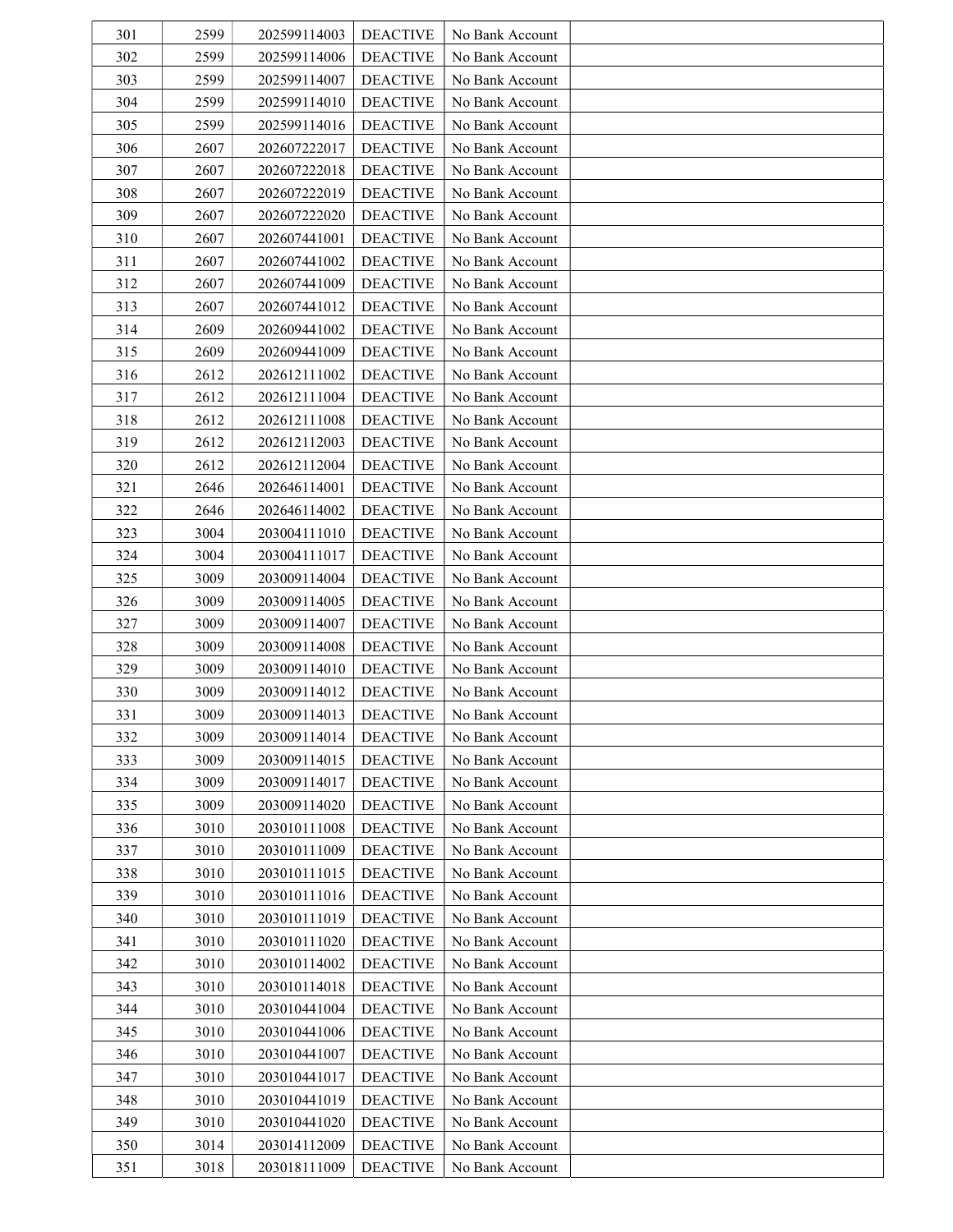| 352 | 3018 | 203018111010 | <b>DEACTIVE</b> | No Bank Account |  |
|-----|------|--------------|-----------------|-----------------|--|
| 353 | 3018 | 203018114005 | <b>DEACTIVE</b> | No Bank Account |  |
| 354 | 3018 | 203018114007 | <b>DEACTIVE</b> | No Bank Account |  |
| 355 | 3018 | 203018114008 | <b>DEACTIVE</b> | No Bank Account |  |
| 356 | 3018 | 203018114009 | <b>DEACTIVE</b> | No Bank Account |  |
| 357 | 3045 | 203045112004 | <b>DEACTIVE</b> | No Bank Account |  |
| 358 | 3045 | 203045112011 | <b>DEACTIVE</b> | No Bank Account |  |
| 359 | 3045 | 203045112012 | <b>DEACTIVE</b> | No Bank Account |  |
| 360 | 3045 | 203045112016 | <b>DEACTIVE</b> | No Bank Account |  |
| 361 | 3045 | 203045112017 | <b>DEACTIVE</b> | No Bank Account |  |
| 362 | 3045 | 203045112019 | <b>DEACTIVE</b> | No Bank Account |  |
| 363 | 3045 | 203045114005 | <b>DEACTIVE</b> | No Bank Account |  |
| 364 | 3045 | 203045114006 | <b>DEACTIVE</b> | No Bank Account |  |
| 365 | 3055 | 203055114014 | <b>DEACTIVE</b> | No Bank Account |  |
| 366 | 3055 | 203055114017 | <b>DEACTIVE</b> | No Bank Account |  |
| 367 | 3055 | 203055114018 | <b>DEACTIVE</b> | No Bank Account |  |
| 368 | 3055 | 203055114020 | <b>DEACTIVE</b> | No Bank Account |  |
| 369 | 3055 | 203055117009 | <b>DEACTIVE</b> | No Bank Account |  |
| 370 | 3055 | 203055117013 | <b>DEACTIVE</b> | No Bank Account |  |
| 371 | 3055 | 203055117014 | <b>DEACTIVE</b> | No Bank Account |  |
| 372 | 3055 | 203055117015 | <b>DEACTIVE</b> | No Bank Account |  |
| 373 | 3055 | 203055117016 | <b>DEACTIVE</b> | No Bank Account |  |
| 374 | 3055 | 203055117018 | <b>DEACTIVE</b> | No Bank Account |  |
| 375 | 3055 | 203055117019 | <b>DEACTIVE</b> | No Bank Account |  |
| 376 | 3058 | 203058114027 | <b>DEACTIVE</b> | No Bank Account |  |
| 377 | 3064 | 203064114018 | <b>DEACTIVE</b> | No Bank Account |  |
| 378 | 3064 | 203064114019 | <b>DEACTIVE</b> | No Bank Account |  |
| 379 | 3064 | 203064116020 | <b>DEACTIVE</b> | No Bank Account |  |
| 380 | 3098 | 203098221017 | <b>DEACTIVE</b> | No Bank Account |  |
| 381 | 3098 | 203098221020 | <b>DEACTIVE</b> | No Bank Account |  |
| 382 | 3110 | 203110114018 | <b>DEACTIVE</b> | No Bank Account |  |
| 383 | 3133 | 203133114013 | <b>DEACTIVE</b> | No Bank Account |  |
| 384 | 3133 | 203133114019 | <b>DEACTIVE</b> | No Bank Account |  |
| 385 | 3133 | 203133114020 | <b>DEACTIVE</b> | No Bank Account |  |
| 386 | 3134 | 203134441001 | <b>DEACTIVE</b> | No Bank Account |  |
| 387 | 3134 | 203134441002 | <b>DEACTIVE</b> | No Bank Account |  |
| 388 | 3134 | 203134441003 | <b>DEACTIVE</b> | No Bank Account |  |
| 389 | 3134 | 203134441004 | <b>DEACTIVE</b> | No Bank Account |  |
| 390 | 3134 | 203134441010 | <b>DEACTIVE</b> | No Bank Account |  |
| 391 | 3134 | 203134441012 | <b>DEACTIVE</b> | No Bank Account |  |
| 392 | 3134 | 203134441013 | <b>DEACTIVE</b> | No Bank Account |  |
| 393 | 3134 | 203134441014 | <b>DEACTIVE</b> | No Bank Account |  |
| 394 | 3134 | 203134441015 | <b>DEACTIVE</b> | No Bank Account |  |
| 395 | 3134 | 203134441016 | <b>DEACTIVE</b> | No Bank Account |  |
| 396 | 3134 | 203134441017 | <b>DEACTIVE</b> | No Bank Account |  |
| 397 | 3134 | 203134441018 | <b>DEACTIVE</b> | No Bank Account |  |
| 398 | 3134 | 203134441019 | <b>DEACTIVE</b> | No Bank Account |  |
| 399 | 3134 | 203134441020 | <b>DEACTIVE</b> | No Bank Account |  |
| 400 | 3139 | 203139221008 | <b>DEACTIVE</b> | No Bank Account |  |
| 401 | 3139 | 203139221010 | <b>DEACTIVE</b> | No Bank Account |  |
| 402 | 3139 | 203139221013 | <b>DEACTIVE</b> | No Bank Account |  |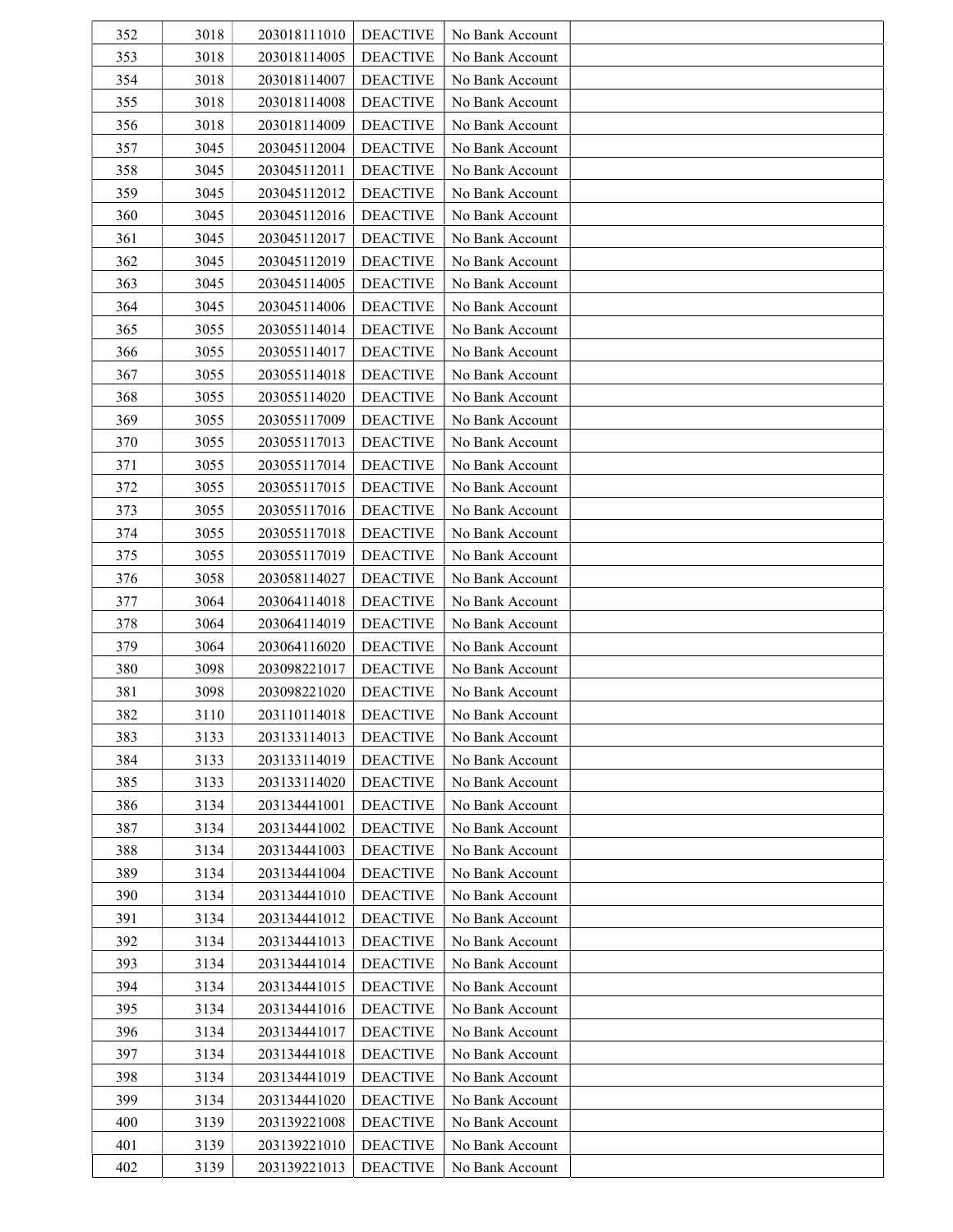| 403 | 3139 | 203139221015 | <b>DEACTIVE</b> | No Bank Account |                                             |
|-----|------|--------------|-----------------|-----------------|---------------------------------------------|
| 404 | 3139 | 203139334014 | <b>DEACTIVE</b> | No Bank Account |                                             |
| 405 | 3139 | 203139334015 | <b>DEACTIVE</b> | No Bank Account |                                             |
| 406 | 3139 | 203139334018 | <b>DEACTIVE</b> | No Bank Account |                                             |
| 407 | 3139 | 203139334019 | <b>DEACTIVE</b> | No Bank Account |                                             |
| 408 | 3139 | 203139334020 | <b>DEACTIVE</b> | No Bank Account |                                             |
| 409 | 3145 | 203145111009 | <b>DEACTIVE</b> | No Bank Account |                                             |
| 410 | 3145 | 203145111010 | <b>DEACTIVE</b> | No Bank Account |                                             |
| 411 | 3145 | 203145111011 | <b>DEACTIVE</b> | No Bank Account |                                             |
| 412 | 3145 | 203145111012 | <b>DEACTIVE</b> | No Bank Account |                                             |
| 413 | 3145 | 203145111013 | <b>DEACTIVE</b> | No Bank Account |                                             |
| 414 | 3145 | 203145114008 | <b>DEACTIVE</b> | No Bank Account |                                             |
| 415 | 3145 | 203145114009 | <b>DEACTIVE</b> | No Bank Account |                                             |
| 416 | 3145 | 203145114013 | <b>DEACTIVE</b> | No Bank Account |                                             |
| 417 | 3159 | 203159114019 | <b>DEACTIVE</b> | No Bank Account |                                             |
| 418 | 3159 | 203159114020 | <b>DEACTIVE</b> | No Bank Account |                                             |
| 419 | 3168 | 203168112002 | <b>DEACTIVE</b> | No Bank Account |                                             |
| 420 | 3168 | 203168221011 | <b>DEACTIVE</b> | No Bank Account |                                             |
| 421 | 3168 | 203168221012 | <b>DEACTIVE</b> | No Bank Account |                                             |
| 422 | 3168 | 203168221013 | <b>DEACTIVE</b> | No Bank Account |                                             |
| 423 | 3168 | 203168221014 | <b>DEACTIVE</b> | No Bank Account |                                             |
| 424 | 3168 | 203168221015 | <b>DEACTIVE</b> | No Bank Account |                                             |
| 425 | 3168 | 203168221016 | <b>DEACTIVE</b> | No Bank Account |                                             |
| 426 | 3168 | 203168221017 | <b>DEACTIVE</b> | No Bank Account |                                             |
| 427 | 3170 | 203170114013 | <b>DEACTIVE</b> | No Bank Account |                                             |
| 428 | 3170 | 203170114014 | <b>DEACTIVE</b> | No Bank Account |                                             |
| 429 | 3170 | 203170114015 | <b>DEACTIVE</b> | No Bank Account |                                             |
| 430 | 3170 | 203170114016 | <b>DEACTIVE</b> | No Bank Account |                                             |
| 431 | 3170 | 203170114017 | <b>DEACTIVE</b> | No Bank Account |                                             |
| 432 | 3170 | 203170114018 | <b>DEACTIVE</b> | No Bank Account |                                             |
| 433 | 3170 | 203170114019 | <b>DEACTIVE</b> | No Bank Account |                                             |
| 434 | 3170 | 203170114020 | <b>DEACTIVE</b> | No Bank Account |                                             |
| 435 | 3177 | 203177114015 | <b>DEACTIVE</b> | No Bank Account |                                             |
| 436 | 3179 | 203179114001 | <b>DEACTIVE</b> | No Bank Account |                                             |
| 437 | 3179 | 203179114005 | <b>DEACTIVE</b> | No Bank Account |                                             |
| 438 | 3209 | 203209111013 | <b>DEACTIVE</b> | No Bank Account |                                             |
| 439 | 3232 | 203232114008 | <b>DEACTIVE</b> | No Bank Account |                                             |
| 440 | 3268 | 203268114002 | <b>ACTIVE</b>   |                 | Active, Edit but Not Finalized from VTC end |
| 441 | 3268 | 203268114004 | <b>ACTIVE</b>   |                 | Active, Edit but Not Finalized from VTC end |
| 442 | 3268 | 203268223002 | <b>ACTIVE</b>   |                 | Active, Edit but Not Finalized from VTC end |
| 443 | 3268 | 203268223004 | <b>ACTIVE</b>   |                 | Active, Edit but Not Finalized from VTC end |
| 444 | 3268 | 203268223006 | <b>ACTIVE</b>   |                 | Active, Edit but Not Finalized from VTC end |
| 445 | 3268 | 203268223007 | <b>ACTIVE</b>   |                 | Active, Edit but Not Finalized from VTC end |
| 446 | 3268 | 203268223011 | <b>ACTIVE</b>   |                 | Active, Edit but Not Finalized from VTC end |
| 447 | 3268 | 203268223012 | <b>ACTIVE</b>   |                 | Active, Edit but Not Finalized from VTC end |
| 448 | 3268 | 203268223016 | <b>ACTIVE</b>   |                 | Active, Edit but Not Finalized from VTC end |
| 449 | 3275 | 203275114005 | <b>DEACTIVE</b> | No Bank Account |                                             |
| 450 | 3339 | 203339441005 | <b>DEACTIVE</b> | No Bank Account |                                             |
| 451 | 3339 | 203339441006 | <b>DEACTIVE</b> | No Bank Account |                                             |
| 452 | 3453 | 203453441006 | <b>DEACTIVE</b> | No Bank Account |                                             |
| 453 | 3453 | 203453441011 | <b>DEACTIVE</b> | No Bank Account |                                             |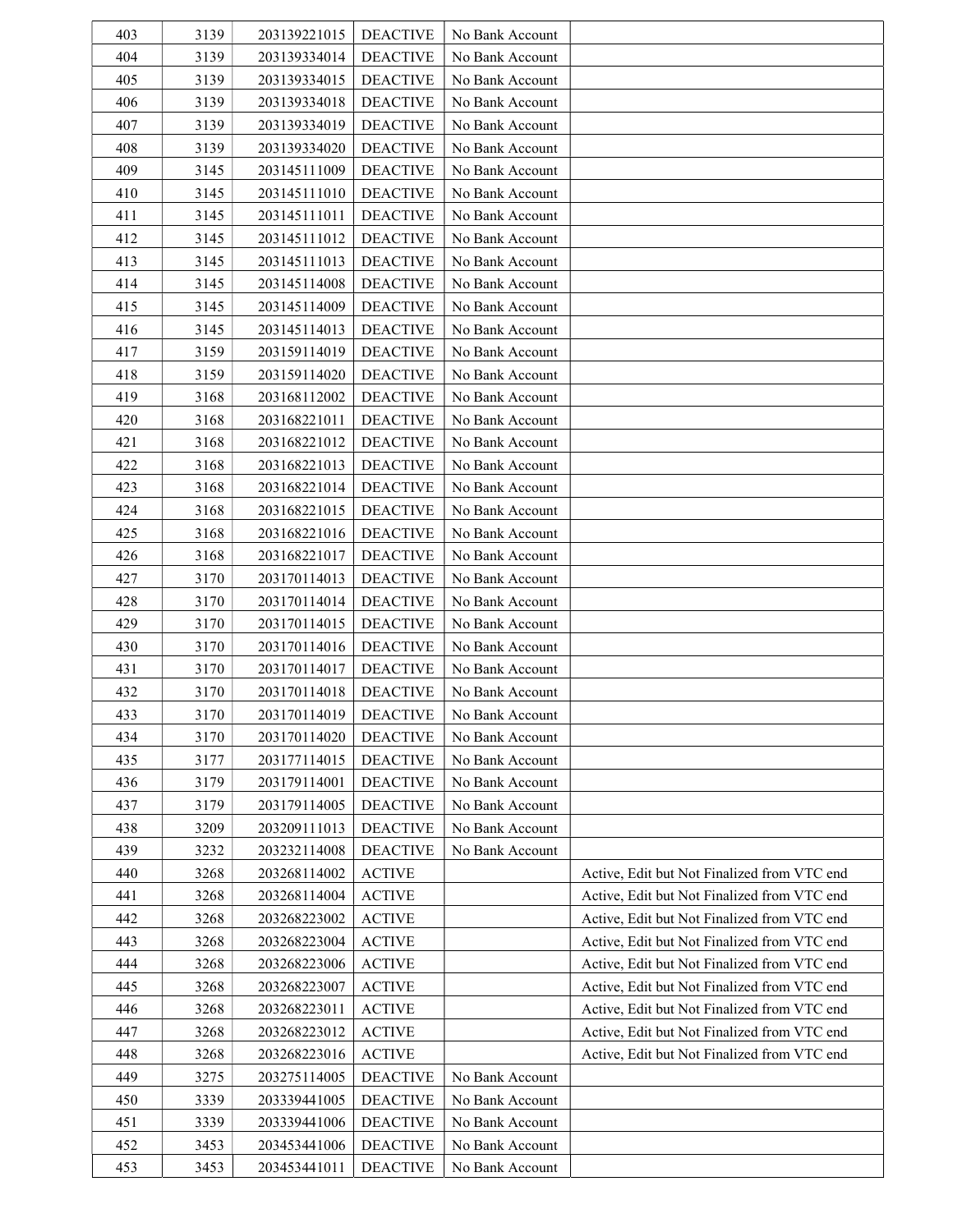| 454 | 3453 | 203453441016 | <b>DEACTIVE</b> | No Bank Account |  |
|-----|------|--------------|-----------------|-----------------|--|
| 455 | 3510 | 203510112004 | <b>DEACTIVE</b> | No Bank Account |  |
| 456 | 3521 | 203521114006 | <b>DEACTIVE</b> | No Bank Account |  |
| 457 | 3534 | 203534114003 | <b>DEACTIVE</b> | No Bank Account |  |
| 458 | 3534 | 203534114004 | <b>DEACTIVE</b> | No Bank Account |  |
| 459 | 3534 | 203534114005 | <b>DEACTIVE</b> | No Bank Account |  |
| 460 | 3534 | 203534114006 | <b>DEACTIVE</b> | No Bank Account |  |
| 461 | 3537 | 203537112003 | <b>DEACTIVE</b> | No Bank Account |  |
| 462 | 3544 | 203544114020 | <b>DEACTIVE</b> | No Bank Account |  |
| 463 | 3545 | 203545114001 | <b>DEACTIVE</b> | No Bank Account |  |
| 464 | 3545 | 203545114003 | <b>DEACTIVE</b> | No Bank Account |  |
| 465 | 3545 | 203545114004 | <b>DEACTIVE</b> | No Bank Account |  |
| 466 | 3545 | 203545114006 | <b>DEACTIVE</b> | No Bank Account |  |
| 467 | 3545 | 203545114007 | <b>DEACTIVE</b> | No Bank Account |  |
| 468 | 3545 | 203545114008 | <b>DEACTIVE</b> | No Bank Account |  |
| 469 | 3545 | 203545114009 | <b>DEACTIVE</b> | No Bank Account |  |
| 470 | 3545 | 203545114011 | <b>DEACTIVE</b> | No Bank Account |  |
|     |      |              |                 |                 |  |
| 471 | 3545 | 203545114014 | <b>DEACTIVE</b> | No Bank Account |  |
| 472 | 3545 | 203545114015 | <b>DEACTIVE</b> | No Bank Account |  |
| 473 | 3545 | 203545114018 | <b>DEACTIVE</b> | No Bank Account |  |
| 474 | 3545 | 203545116004 | <b>DEACTIVE</b> | No Bank Account |  |
| 475 | 3545 | 203545116005 | <b>DEACTIVE</b> | No Bank Account |  |
| 476 | 3545 | 203545116006 | <b>DEACTIVE</b> | No Bank Account |  |
| 477 | 3545 | 203545116010 | <b>DEACTIVE</b> | No Bank Account |  |
| 478 | 3545 | 203545116011 | <b>DEACTIVE</b> | No Bank Account |  |
| 479 | 3545 | 203545116012 | <b>DEACTIVE</b> | No Bank Account |  |
| 480 | 3545 | 203545116013 | <b>DEACTIVE</b> | No Bank Account |  |
| 481 | 3545 | 203545116015 | <b>DEACTIVE</b> | No Bank Account |  |
| 482 | 3545 | 203545116019 | <b>DEACTIVE</b> | No Bank Account |  |
| 483 | 3545 | 203545116021 | <b>DEACTIVE</b> | No Bank Account |  |
| 484 | 3545 | 203545116022 | <b>DEACTIVE</b> | No Bank Account |  |
| 485 | 3560 | 203560116010 | <b>DEACTIVE</b> | No Bank Account |  |
| 486 | 3562 | 203562221004 | <b>DEACTIVE</b> | No Bank Account |  |
| 487 | 3564 | 203564116014 | <b>DEACTIVE</b> | No Bank Account |  |
| 488 | 3584 | 203584112013 | <b>DEACTIVE</b> | No Bank Account |  |
| 489 | 3601 | 203601116018 | <b>DEACTIVE</b> | No Bank Account |  |
| 490 | 3601 | 203601116020 | <b>DEACTIVE</b> | No Bank Account |  |
| 491 | 3607 | 203607114011 | <b>DEACTIVE</b> | No Bank Account |  |
| 492 | 3608 | 203608112006 | <b>DEACTIVE</b> | No Bank Account |  |
| 493 | 3608 | 203608112007 | <b>DEACTIVE</b> | No Bank Account |  |
| 494 | 3608 | 203608112010 | <b>DEACTIVE</b> | No Bank Account |  |
| 495 | 3608 | 203608112011 | <b>DEACTIVE</b> | No Bank Account |  |
| 496 | 3608 | 203608112013 | <b>DEACTIVE</b> | No Bank Account |  |
| 497 | 3608 | 203608112014 | <b>DEACTIVE</b> | No Bank Account |  |
| 498 | 3608 | 203608112015 | <b>DEACTIVE</b> | No Bank Account |  |
| 499 | 3608 | 203608112016 | <b>DEACTIVE</b> | No Bank Account |  |
| 500 | 3608 | 203608112018 | <b>DEACTIVE</b> | No Bank Account |  |
| 501 | 3608 | 203608114015 | <b>DEACTIVE</b> | No Bank Account |  |
| 502 | 3608 | 203608114020 | <b>DEACTIVE</b> | No Bank Account |  |
| 503 | 3625 | 203625111008 | <b>DEACTIVE</b> | No Bank Account |  |
| 504 | 3625 | 203625111013 | <b>DEACTIVE</b> | No Bank Account |  |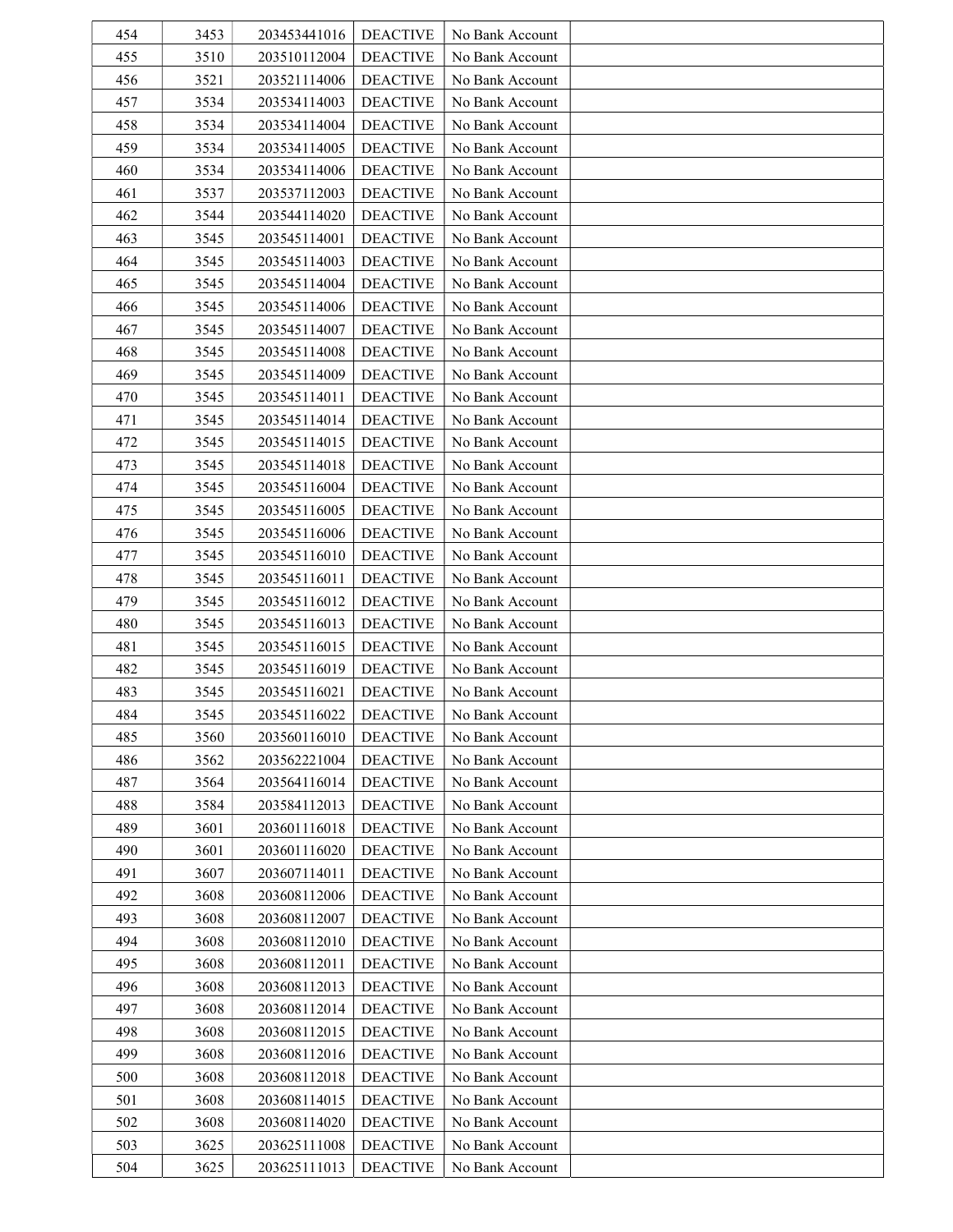| 505 | 3625 | 203625111015 | <b>DEACTIVE</b> | No Bank Account |                                             |
|-----|------|--------------|-----------------|-----------------|---------------------------------------------|
| 506 | 3671 | 203671112006 | <b>DEACTIVE</b> | No Bank Account |                                             |
| 507 | 3671 | 203671112007 | <b>DEACTIVE</b> | No Bank Account |                                             |
| 508 | 3716 | 203716114005 | <b>DEACTIVE</b> | No Bank Account |                                             |
| 509 | 3716 | 203716114018 | <b>DEACTIVE</b> | No Bank Account |                                             |
| 510 | 4003 | 204003114001 | <b>ACTIVE</b>   |                 | Active, Edit but Not Finalized from VTC end |
| 511 | 4003 | 204003114002 | <b>ACTIVE</b>   |                 | Active, Edit but Not Finalized from VTC end |
| 512 | 4003 | 204003114003 | <b>ACTIVE</b>   |                 | Active, Edit but Not Finalized from VTC end |
| 513 | 4003 | 204003114004 | <b>ACTIVE</b>   |                 | Active, Edit but Not Finalized from VTC end |
| 514 | 4003 | 204003114005 | <b>ACTIVE</b>   |                 | Active, Edit but Not Finalized from VTC end |
| 515 | 4003 | 204003114006 | <b>ACTIVE</b>   |                 | Active, Edit but Not Finalized from VTC end |
| 516 | 4003 | 204003114007 | <b>ACTIVE</b>   |                 | Active, Edit but Not Finalized from VTC end |
| 517 | 4003 | 204003114008 | <b>ACTIVE</b>   |                 | Active, Edit but Not Finalized from VTC end |
| 518 | 4003 | 204003114009 | <b>ACTIVE</b>   |                 | Active, Edit but Not Finalized from VTC end |
| 519 | 4003 | 204003114010 | <b>ACTIVE</b>   |                 | Active, Edit but Not Finalized from VTC end |
| 520 | 4003 | 204003114011 | <b>ACTIVE</b>   |                 | Active, Edit but Not Finalized from VTC end |
| 521 | 4003 | 204003114012 | <b>ACTIVE</b>   |                 | Active, Edit but Not Finalized from VTC end |
| 522 | 4003 | 204003114013 | <b>ACTIVE</b>   |                 | Active, Edit but Not Finalized from VTC end |
| 523 | 4003 | 204003114014 | <b>ACTIVE</b>   |                 | Active, Edit but Not Finalized from VTC end |
| 524 | 4003 | 204003114015 | <b>ACTIVE</b>   |                 | Active, Edit but Not Finalized from VTC end |
| 525 | 4003 | 204003114016 | <b>ACTIVE</b>   |                 | Active, Edit but Not Finalized from VTC end |
| 526 | 4003 | 204003114017 | <b>ACTIVE</b>   |                 | Active, Edit but Not Finalized from VTC end |
| 527 | 4003 | 204003114018 | <b>ACTIVE</b>   |                 | Active, Edit but Not Finalized from VTC end |
| 528 | 4003 | 204003114019 | <b>ACTIVE</b>   |                 | Active, Edit but Not Finalized from VTC end |
| 529 | 4003 | 204003114020 | <b>ACTIVE</b>   |                 | Active, Edit but Not Finalized from VTC end |
| 530 | 4003 | 204003116001 | <b>ACTIVE</b>   |                 | Active, Edit but Not Finalized from VTC end |
| 531 | 4003 | 204003116002 | <b>ACTIVE</b>   |                 | Active, Edit but Not Finalized from VTC end |
| 532 | 4003 | 204003116003 | <b>ACTIVE</b>   |                 | Active, Edit but Not Finalized from VTC end |
| 533 | 4003 | 204003116004 | <b>ACTIVE</b>   |                 | Active, Edit but Not Finalized from VTC end |
| 534 | 4003 | 204003116005 | <b>ACTIVE</b>   |                 | Active, Edit but Not Finalized from VTC end |
| 535 | 4003 | 204003116006 | <b>ACTIVE</b>   |                 | Active, Edit but Not Finalized from VTC end |
| 536 | 4003 | 204003116007 | <b>ACTIVE</b>   |                 | Active, Edit but Not Finalized from VTC end |
| 537 | 4003 | 204003116008 | <b>ACTIVE</b>   |                 | Active, Edit but Not Finalized from VTC end |
| 538 | 4003 | 204003116009 | <b>ACTIVE</b>   |                 | Active, Edit but Not Finalized from VTC end |
| 539 | 4003 | 204003116010 | <b>ACTIVE</b>   |                 | Active, Edit but Not Finalized from VTC end |
| 540 | 4003 | 204003116011 | <b>ACTIVE</b>   |                 | Active, Edit but Not Finalized from VTC end |
| 541 | 4003 | 204003116012 | <b>ACTIVE</b>   |                 | Active, Edit but Not Finalized from VTC end |
| 542 | 4003 | 204003116013 | <b>ACTIVE</b>   |                 | Active, Edit but Not Finalized from VTC end |
| 543 | 4003 | 204003116014 | <b>ACTIVE</b>   |                 | Active, Edit but Not Finalized from VTC end |
| 544 | 4003 | 204003116015 | <b>ACTIVE</b>   |                 | Active, Edit but Not Finalized from VTC end |
| 545 | 4003 | 204003116016 | <b>ACTIVE</b>   |                 | Active, Edit but Not Finalized from VTC end |
| 546 | 4003 | 204003116017 | <b>ACTIVE</b>   |                 | Active, Edit but Not Finalized from VTC end |
| 547 | 4003 | 204003116018 | <b>ACTIVE</b>   |                 | Active, Edit but Not Finalized from VTC end |
| 548 | 4003 | 204003116019 | <b>ACTIVE</b>   |                 | Active, Edit but Not Finalized from VTC end |
| 549 | 4003 | 204003116020 | <b>ACTIVE</b>   |                 | Active, Edit but Not Finalized from VTC end |
| 550 | 4015 | 204015111004 | <b>DEACTIVE</b> | No Bank Account |                                             |
| 551 | 4015 | 204015111005 | <b>DEACTIVE</b> | No Bank Account |                                             |
| 552 | 4015 | 204015111006 | <b>DEACTIVE</b> | No Bank Account |                                             |
| 553 | 4015 | 204015111007 | <b>DEACTIVE</b> | No Bank Account |                                             |
| 554 | 4015 | 204015111009 | <b>DEACTIVE</b> | No Bank Account |                                             |
| 555 | 4015 | 204015111010 | <b>DEACTIVE</b> | No Bank Account |                                             |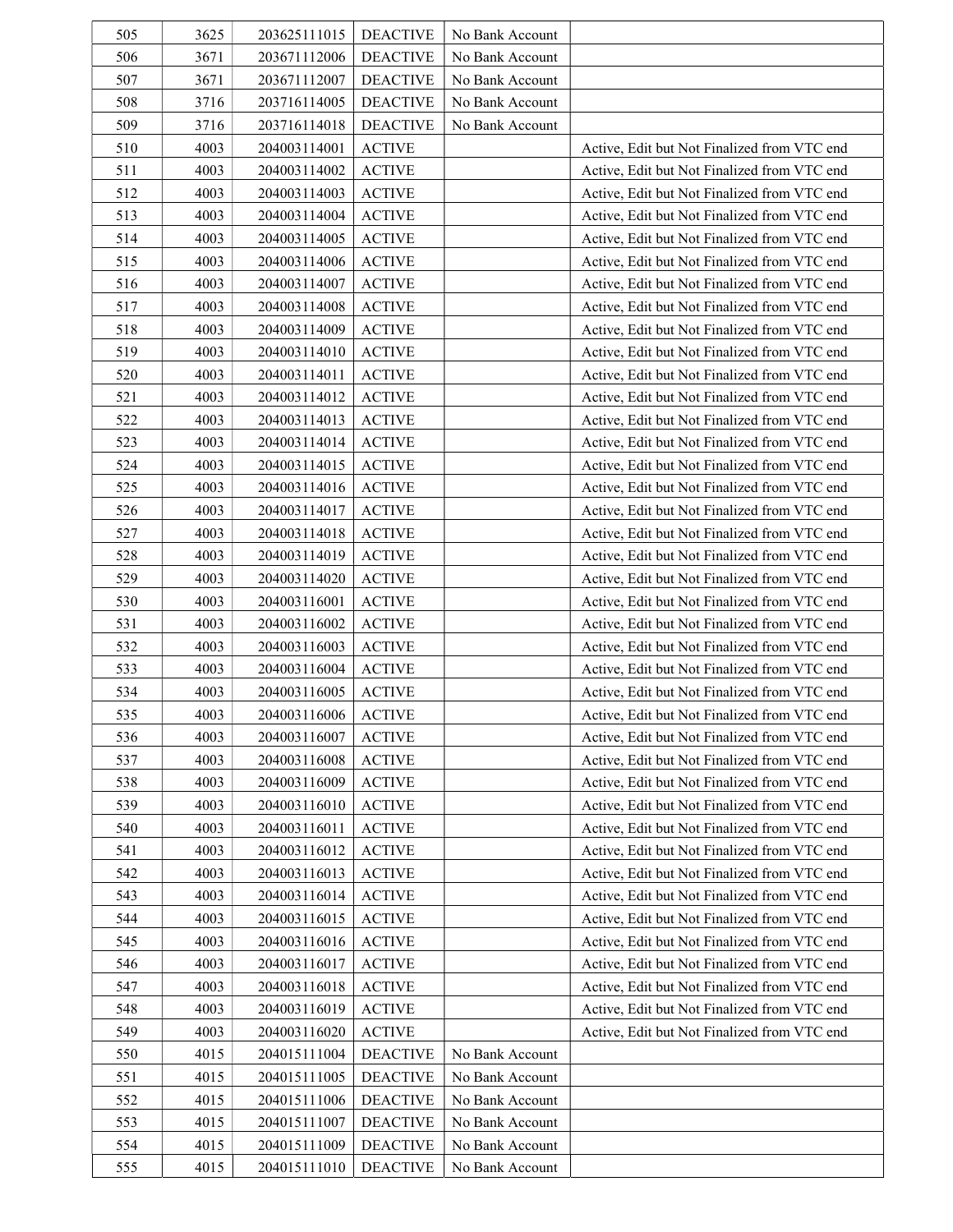| 556 | 4040 | 204040114001 | <b>ACTIVE</b>   |                 | Active, Edit but Not Finalized from VTC end |
|-----|------|--------------|-----------------|-----------------|---------------------------------------------|
| 557 | 4040 | 204040114002 | <b>ACTIVE</b>   |                 | Active, Edit but Not Finalized from VTC end |
| 558 | 4040 | 204040114003 | <b>ACTIVE</b>   |                 | Active, Edit but Not Finalized from VTC end |
| 559 | 4040 | 204040114004 | <b>ACTIVE</b>   |                 | Active, Edit but Not Finalized from VTC end |
| 560 | 4040 | 204040114005 | <b>ACTIVE</b>   |                 | Active, Edit but Not Finalized from VTC end |
| 561 | 4040 | 204040114015 | <b>ACTIVE</b>   |                 | Active, Edit but Not Finalized from VTC end |
| 562 | 4040 | 204040114016 | <b>ACTIVE</b>   |                 | Active, Edit but Not Finalized from VTC end |
| 563 | 4040 | 204040114017 | <b>ACTIVE</b>   |                 | Active, Edit but Not Finalized from VTC end |
| 564 | 4040 | 204040114018 | <b>ACTIVE</b>   |                 | Active, Edit but Not Finalized from VTC end |
| 565 | 4040 | 204040441002 | <b>ACTIVE</b>   |                 | Active, Edit but Not Finalized from VTC end |
| 566 | 4040 | 204040441003 | <b>ACTIVE</b>   |                 | Active, Edit but Not Finalized from VTC end |
| 567 | 4040 | 204040441005 | <b>ACTIVE</b>   |                 | Active, Edit but Not Finalized from VTC end |
| 568 | 4040 | 204040441007 | <b>ACTIVE</b>   |                 | Active, Edit but Not Finalized from VTC end |
| 569 | 4040 | 204040441008 | <b>ACTIVE</b>   |                 | Active, Edit but Not Finalized from VTC end |
| 570 | 4040 | 204040441009 | <b>ACTIVE</b>   |                 | Active, Edit but Not Finalized from VTC end |
| 571 | 4040 | 204040441010 | <b>ACTIVE</b>   |                 | Active, Edit but Not Finalized from VTC end |
| 572 | 4040 | 204040441011 | <b>ACTIVE</b>   |                 | Active, Edit but Not Finalized from VTC end |
| 573 | 4040 | 204040114006 | <b>DEACTIVE</b> | No Bank Account | Deactive but Not Finalized from VTC end     |
| 574 | 4040 | 204040114009 | <b>DEACTIVE</b> | No Bank Account | Deactive but Not Finalized from VTC end     |
| 575 | 4040 | 204040114010 | <b>DEACTIVE</b> | No Bank Account | Deactive but Not Finalized from VTC end     |
| 576 | 4040 | 204040114013 | <b>DEACTIVE</b> | No Bank Account | Deactive but Not Finalized from VTC end     |
| 577 | 4040 | 204040441004 | <b>DEACTIVE</b> | No Bank Account | Deactive but Not Finalized from VTC end     |
| 578 | 4040 | 204040441006 | <b>DEACTIVE</b> | No Bank Account | Deactive but Not Finalized from VTC end     |
| 579 | 4045 | 204045111001 | <b>ACTIVE</b>   |                 | Active but Not Finalized from VTC end       |
| 580 | 4045 | 204045111002 | <b>ACTIVE</b>   |                 | Active but Not Finalized from VTC end       |
| 581 | 4045 | 204045111003 | <b>ACTIVE</b>   |                 | Active but Not Finalized from VTC end       |
| 582 | 4045 | 204045111004 | <b>ACTIVE</b>   |                 | Active but Not Finalized from VTC end       |
| 583 | 4045 | 204045111005 | <b>ACTIVE</b>   |                 | Active but Not Finalized from VTC end       |
| 584 | 4045 | 204045111006 | <b>ACTIVE</b>   |                 | Active but Not Finalized from VTC end       |
| 585 | 4045 | 204045111007 | <b>ACTIVE</b>   |                 | Active but Not Finalized from VTC end       |
| 586 | 4045 | 204045111008 | <b>ACTIVE</b>   |                 | Active but Not Finalized from VTC end       |
| 587 | 4045 | 204045111009 | <b>ACTIVE</b>   |                 | Active but Not Finalized from VTC end       |
| 588 | 4045 | 204045111010 | <b>ACTIVE</b>   |                 | Active but Not Finalized from VTC end       |
| 589 | 4045 | 204045111011 | <b>ACTIVE</b>   |                 | Active but Not Finalized from VTC end       |
| 590 | 4045 | 204045111012 | <b>ACTIVE</b>   |                 | Active but Not Finalized from VTC end       |
| 591 | 4045 | 204045111013 | <b>ACTIVE</b>   |                 | Active but Not Finalized from VTC end       |
| 592 | 4045 | 204045111014 | <b>ACTIVE</b>   |                 | Active but Not Finalized from VTC end       |
| 593 | 4045 | 204045111015 | <b>ACTIVE</b>   |                 | Active but Not Finalized from VTC end       |
| 594 | 4045 | 204045111016 | <b>ACTIVE</b>   |                 | Active but Not Finalized from VTC end       |
| 595 | 4045 | 204045111017 | <b>ACTIVE</b>   |                 | Active but Not Finalized from VTC end       |
| 596 | 4045 | 204045111018 | <b>ACTIVE</b>   |                 | Active but Not Finalized from VTC end       |
| 597 | 4045 | 204045111019 | <b>ACTIVE</b>   |                 | Active but Not Finalized from VTC end       |
| 598 | 4045 | 204045111020 | <b>ACTIVE</b>   |                 | Active but Not Finalized from VTC end       |
| 599 | 4045 | 204045111021 | <b>ACTIVE</b>   |                 | Active but Not Finalized from VTC end       |
| 600 | 4045 | 204045111022 | <b>ACTIVE</b>   |                 | Active but Not Finalized from VTC end       |
| 601 | 4045 | 204045111023 | <b>ACTIVE</b>   |                 | Active but Not Finalized from VTC end       |
| 602 | 4045 | 204045111024 | <b>ACTIVE</b>   |                 | Active but Not Finalized from VTC end       |
| 603 | 4045 | 204045111025 | <b>ACTIVE</b>   |                 | Active but Not Finalized from VTC end       |
| 604 | 4045 | 204045111026 | <b>ACTIVE</b>   |                 | Active but Not Finalized from VTC end       |
| 605 | 4045 | 204045111028 | <b>ACTIVE</b>   |                 | Active but Not Finalized from VTC end       |
| 606 | 4045 | 204045112001 | <b>ACTIVE</b>   |                 | Active but Not Finalized from VTC end       |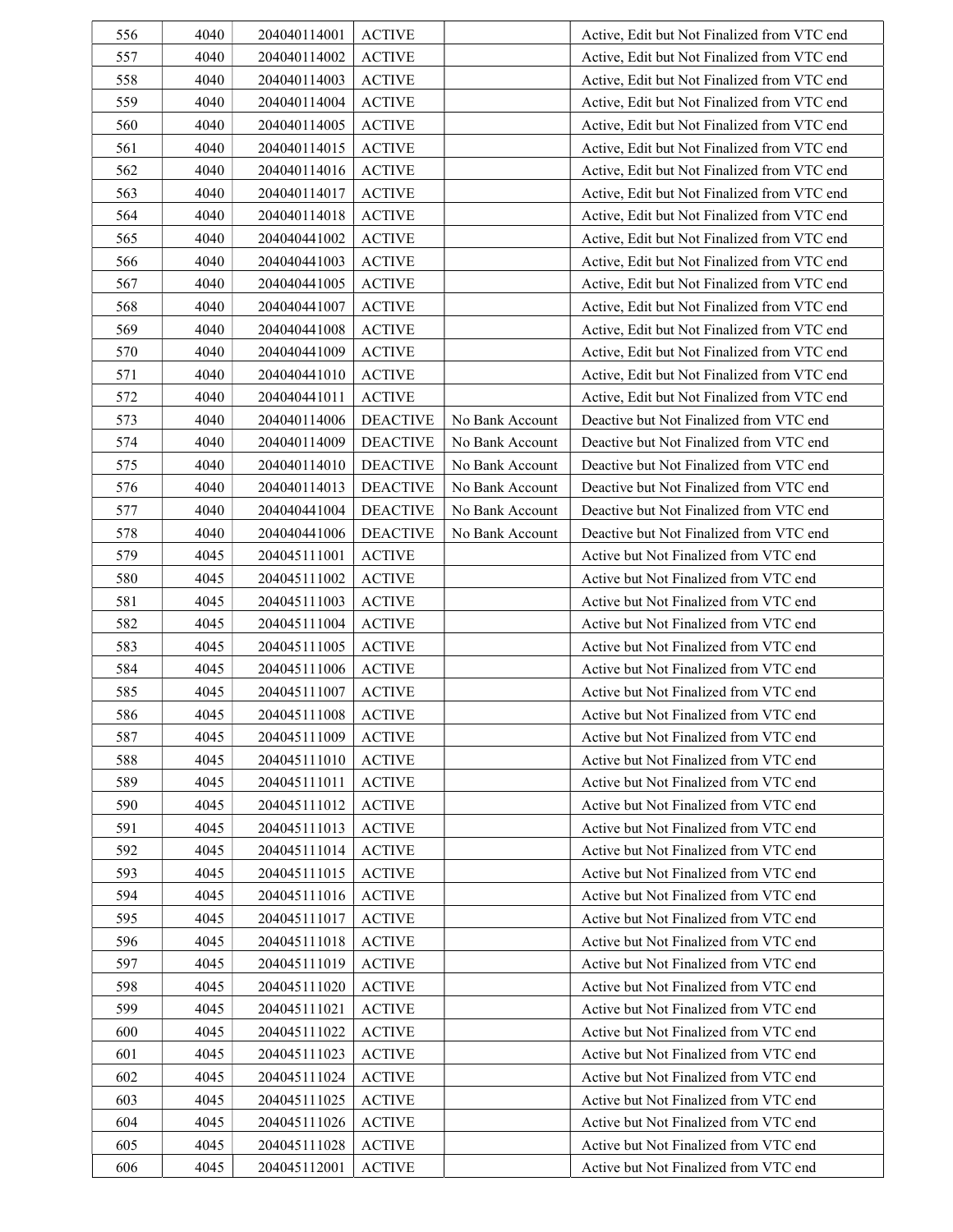| 607 | 4045 | 204045112002 | <b>ACTIVE</b>   |                 | Active but Not Finalized from VTC end       |
|-----|------|--------------|-----------------|-----------------|---------------------------------------------|
| 608 | 4045 | 204045112003 | <b>ACTIVE</b>   |                 | Active but Not Finalized from VTC end       |
| 609 | 4045 | 204045112004 | <b>ACTIVE</b>   |                 | Active but Not Finalized from VTC end       |
| 610 | 4045 | 204045112006 | <b>ACTIVE</b>   |                 | Active but Not Finalized from VTC end       |
| 611 | 4045 | 204045112007 | <b>ACTIVE</b>   |                 | Active but Not Finalized from VTC end       |
| 612 | 4045 | 204045112008 | <b>ACTIVE</b>   |                 | Active but Not Finalized from VTC end       |
| 613 | 4045 | 204045112009 | <b>ACTIVE</b>   |                 | Active but Not Finalized from VTC end       |
| 614 | 4045 | 204045112010 | <b>ACTIVE</b>   |                 | Active but Not Finalized from VTC end       |
| 615 | 4045 | 204045112011 | <b>ACTIVE</b>   |                 | Active but Not Finalized from VTC end       |
| 616 | 4045 | 204045112012 | <b>ACTIVE</b>   |                 | Active but Not Finalized from VTC end       |
| 617 | 4045 | 204045112013 | <b>ACTIVE</b>   |                 | Active but Not Finalized from VTC end       |
| 618 | 4045 | 204045112014 | <b>ACTIVE</b>   |                 | Active but Not Finalized from VTC end       |
| 619 | 4045 | 204045112015 | <b>ACTIVE</b>   |                 | Active but Not Finalized from VTC end       |
| 620 | 4045 | 204045112016 | <b>ACTIVE</b>   |                 | Active but Not Finalized from VTC end       |
| 621 | 4045 | 204045112017 | <b>ACTIVE</b>   |                 | Active but Not Finalized from VTC end       |
| 622 | 4045 | 204045112018 | <b>ACTIVE</b>   |                 | Active but Not Finalized from VTC end       |
| 623 | 4045 | 204045112019 | <b>ACTIVE</b>   |                 | Active but Not Finalized from VTC end       |
| 624 | 4045 | 204045112020 | <b>ACTIVE</b>   |                 | Active but Not Finalized from VTC end       |
| 625 | 4045 | 204045112005 | <b>DEACTIVE</b> | No Bank Account | Deactive but Not Finalized from VTC end     |
| 626 | 4063 | 204063111012 | <b>DEACTIVE</b> | No Bank Account |                                             |
| 627 | 4063 | 204063112001 | <b>DEACTIVE</b> | No Bank Account |                                             |
| 628 | 4063 | 204063112017 | <b>DEACTIVE</b> | No Bank Account |                                             |
| 629 | 4076 | 204076114006 | <b>DEACTIVE</b> | No Bank Account |                                             |
| 630 | 4076 | 204076114007 | <b>DEACTIVE</b> | No Bank Account |                                             |
| 631 | 4076 | 204076114008 | <b>DEACTIVE</b> | No Bank Account |                                             |
| 632 | 4076 | 204076114009 | <b>DEACTIVE</b> | No Bank Account |                                             |
| 633 | 4076 | 204076114010 | <b>DEACTIVE</b> | No Bank Account |                                             |
| 634 | 4079 | 204079114006 | <b>DEACTIVE</b> | No Bank Account |                                             |
| 635 | 4079 | 204079114013 | <b>DEACTIVE</b> | No Bank Account |                                             |
| 636 | 4079 | 204079114015 | <b>DEACTIVE</b> | No Bank Account |                                             |
| 637 | 4079 | 204079114018 | <b>DEACTIVE</b> | No Bank Account |                                             |
| 638 | 4079 | 204079114020 | <b>DEACTIVE</b> | No Bank Account |                                             |
| 639 | 4081 | 204081114008 | <b>DEACTIVE</b> | No Bank Account |                                             |
| 640 | 4081 | 204081114009 | <b>DEACTIVE</b> | No Bank Account |                                             |
| 641 | 4081 | 204081114012 | <b>DEACTIVE</b> | No Bank Account |                                             |
| 642 | 4086 | 204086114010 | <b>DEACTIVE</b> | No Bank Account |                                             |
| 643 | 4086 | 204086114016 | <b>DEACTIVE</b> | No Bank Account |                                             |
| 644 | 4086 | 204086114020 | <b>DEACTIVE</b> | No Bank Account |                                             |
| 645 | 4102 | 204102331002 | <b>DEACTIVE</b> | No Bank Account |                                             |
| 646 | 4102 | 204102331007 | <b>DEACTIVE</b> | No Bank Account |                                             |
| 647 | 4118 | 204118116002 | <b>DEACTIVE</b> | No Bank Account |                                             |
| 648 | 4173 | 204173111003 | <b>DEACTIVE</b> | No Bank Account |                                             |
| 649 | 4173 | 204173111011 | <b>DEACTIVE</b> | No Bank Account |                                             |
| 650 | 4173 | 204173111012 | <b>DEACTIVE</b> | No Bank Account |                                             |
| 651 | 4173 | 204173111018 | <b>DEACTIVE</b> | No Bank Account |                                             |
| 652 | 4245 | 204245112002 | <b>DEACTIVE</b> | No Bank Account |                                             |
| 653 | 5012 | 205012114010 | <b>DEACTIVE</b> | No Bank Account |                                             |
| 654 | 5014 | 205014113001 | <b>ACTIVE</b>   |                 | Active, Edit but Not Finalized from VTC end |
| 655 | 5014 | 205014113002 | <b>ACTIVE</b>   |                 | Active, Edit but Not Finalized from VTC end |
| 656 | 5014 | 205014113003 | <b>ACTIVE</b>   |                 | Active, Edit but Not Finalized from VTC end |
| 657 | 5014 | 205014113004 | <b>ACTIVE</b>   |                 | Active, Edit but Not Finalized from VTC end |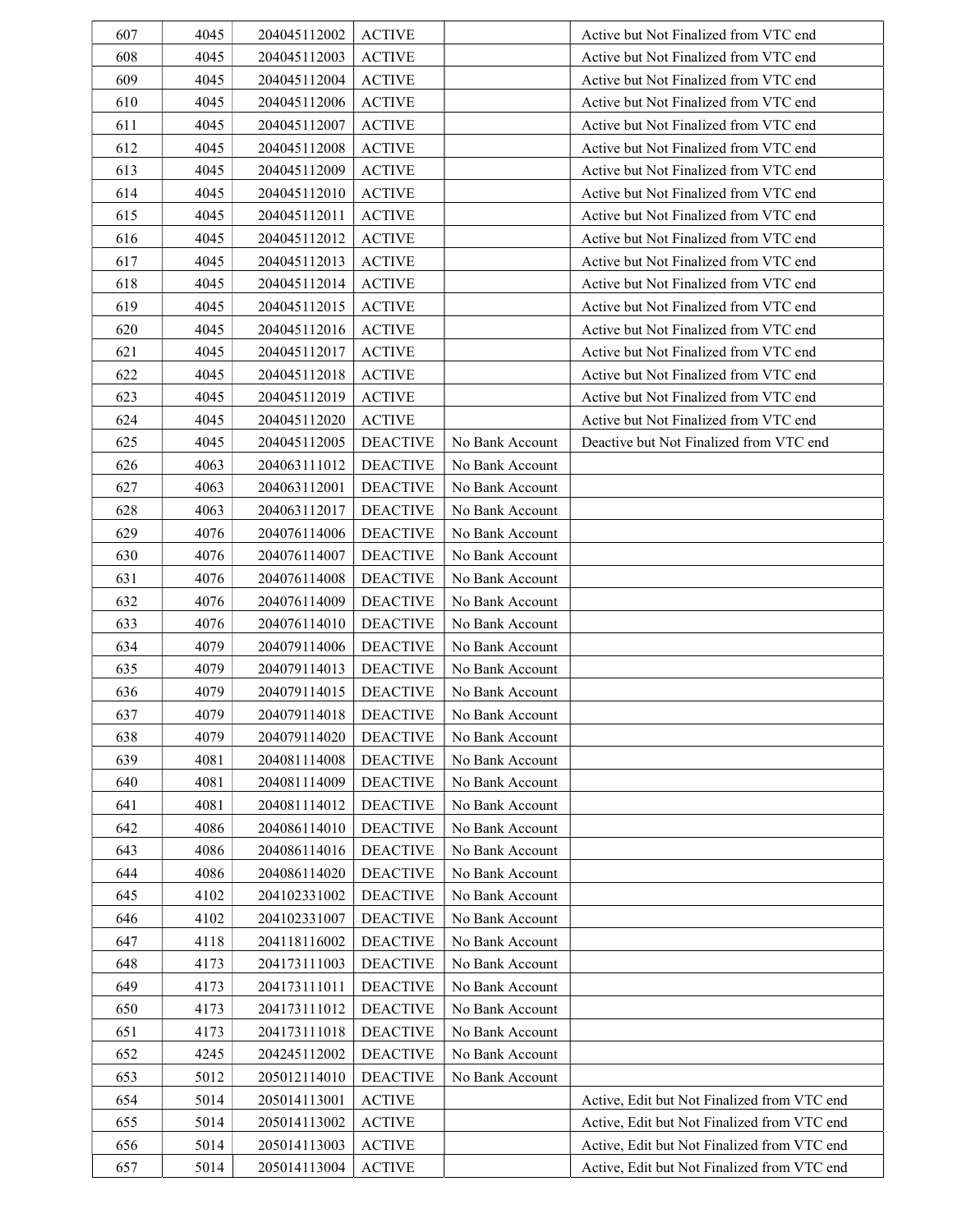| 658 | 5014 | 205014113006 | <b>ACTIVE</b>   |                 | Active, Edit but Not Finalized from VTC end |
|-----|------|--------------|-----------------|-----------------|---------------------------------------------|
| 659 | 5014 | 205014113007 | <b>ACTIVE</b>   |                 | Active, Edit but Not Finalized from VTC end |
| 660 | 5014 | 205014113008 | <b>ACTIVE</b>   |                 | Active, Edit but Not Finalized from VTC end |
| 661 | 5014 | 205014113009 | <b>ACTIVE</b>   |                 | Active, Edit but Not Finalized from VTC end |
| 662 | 5014 | 205014113010 | <b>ACTIVE</b>   |                 | Active, Edit but Not Finalized from VTC end |
| 663 | 5014 | 205014114001 | <b>ACTIVE</b>   |                 | Active, Edit but Not Finalized from VTC end |
| 664 | 5014 | 205014114002 | <b>ACTIVE</b>   |                 | Active, Edit but Not Finalized from VTC end |
| 665 | 5014 | 205014114003 | <b>ACTIVE</b>   |                 | Active, Edit but Not Finalized from VTC end |
| 666 | 5014 | 205014114004 | <b>ACTIVE</b>   |                 | Active, Edit but Not Finalized from VTC end |
| 667 | 5014 | 205014114005 | <b>ACTIVE</b>   |                 | Active, Edit but Not Finalized from VTC end |
| 668 | 5014 | 205014114006 | <b>ACTIVE</b>   |                 | Active, Edit but Not Finalized from VTC end |
| 669 | 5014 | 205014114007 | <b>ACTIVE</b>   |                 | Active, Edit but Not Finalized from VTC end |
| 670 | 5014 | 205014114008 | <b>ACTIVE</b>   |                 | Active, Edit but Not Finalized from VTC end |
| 671 | 5014 | 205014114009 | <b>ACTIVE</b>   |                 | Active, Edit but Not Finalized from VTC end |
| 672 | 5014 | 205014114010 | <b>ACTIVE</b>   |                 | Active, Edit but Not Finalized from VTC end |
| 673 | 5014 | 205014114011 | <b>ACTIVE</b>   |                 | Active, Edit but Not Finalized from VTC end |
| 674 | 5014 | 205014114012 | <b>ACTIVE</b>   |                 | Active, Edit but Not Finalized from VTC end |
| 675 | 5024 | 205024114013 | <b>DEACTIVE</b> | No Bank Account |                                             |
| 676 | 5024 | 205024114021 | <b>DEACTIVE</b> | No Bank Account |                                             |
| 677 | 5024 | 205024114023 | <b>DEACTIVE</b> | No Bank Account |                                             |
| 678 | 5024 | 205024114024 | <b>DEACTIVE</b> | No Bank Account |                                             |
| 679 | 5026 | 205026111004 | <b>DEACTIVE</b> | No Bank Account |                                             |
| 680 | 5030 | 205030111011 | <b>DEACTIVE</b> | No Bank Account |                                             |
| 681 | 5030 | 205030112014 | <b>DEACTIVE</b> | No Bank Account |                                             |
| 682 | 5030 | 205030333010 | <b>DEACTIVE</b> | No Bank Account |                                             |
| 683 | 5030 | 205030333012 | <b>DEACTIVE</b> | No Bank Account |                                             |
| 684 | 5030 | 205030333019 | <b>DEACTIVE</b> | No Bank Account |                                             |
| 685 | 5030 | 205030333020 | <b>DEACTIVE</b> | No Bank Account |                                             |
| 686 | 5032 | 205032441024 | <b>DEACTIVE</b> | No Bank Account |                                             |
| 687 | 5032 | 205032441037 | <b>DEACTIVE</b> | No Bank Account |                                             |
| 688 | 5032 | 205032441042 | <b>DEACTIVE</b> | No Bank Account |                                             |
| 689 | 5032 | 205032441044 | <b>DEACTIVE</b> | No Bank Account |                                             |
| 690 | 5042 | 205015116003 | <b>DEACTIVE</b> | No Bank Account |                                             |
| 691 | 5042 | 205015116005 | <b>DEACTIVE</b> | No Bank Account |                                             |
| 692 | 5042 | 205015116008 | <b>DEACTIVE</b> | No Bank Account |                                             |
| 693 | 5046 | 205046116005 | <b>DEACTIVE</b> | No Bank Account |                                             |
| 694 | 5046 | 205046116016 | <b>DEACTIVE</b> | No Bank Account |                                             |
| 695 | 5046 | 205046116023 | <b>DEACTIVE</b> | No Bank Account |                                             |
| 696 | 5046 | 205046116029 | <b>DEACTIVE</b> | No Bank Account |                                             |
| 697 | 5049 | 205049115001 | <b>DEACTIVE</b> | No Bank Account |                                             |
| 698 | 5049 | 205049115002 | <b>DEACTIVE</b> | No Bank Account |                                             |
| 699 | 5049 | 205049115006 | <b>DEACTIVE</b> | No Bank Account |                                             |
| 700 | 5049 | 205049115007 | <b>DEACTIVE</b> | No Bank Account |                                             |
| 701 | 5049 | 205049115008 | <b>DEACTIVE</b> | No Bank Account |                                             |
| 702 | 5049 | 205049115009 | <b>DEACTIVE</b> | No Bank Account |                                             |
| 703 | 5049 | 205049115010 | <b>DEACTIVE</b> | No Bank Account |                                             |
| 704 | 5052 | 205052226019 | <b>DEACTIVE</b> | No Bank Account |                                             |
| 705 | 5055 | 205055116003 | <b>DEACTIVE</b> | No Bank Account |                                             |
| 706 | 5055 | 205055116004 | <b>DEACTIVE</b> | No Bank Account |                                             |
| 707 | 5055 | 205055116005 | <b>DEACTIVE</b> | No Bank Account |                                             |
| 708 | 5055 | 205055116006 | <b>DEACTIVE</b> | No Bank Account |                                             |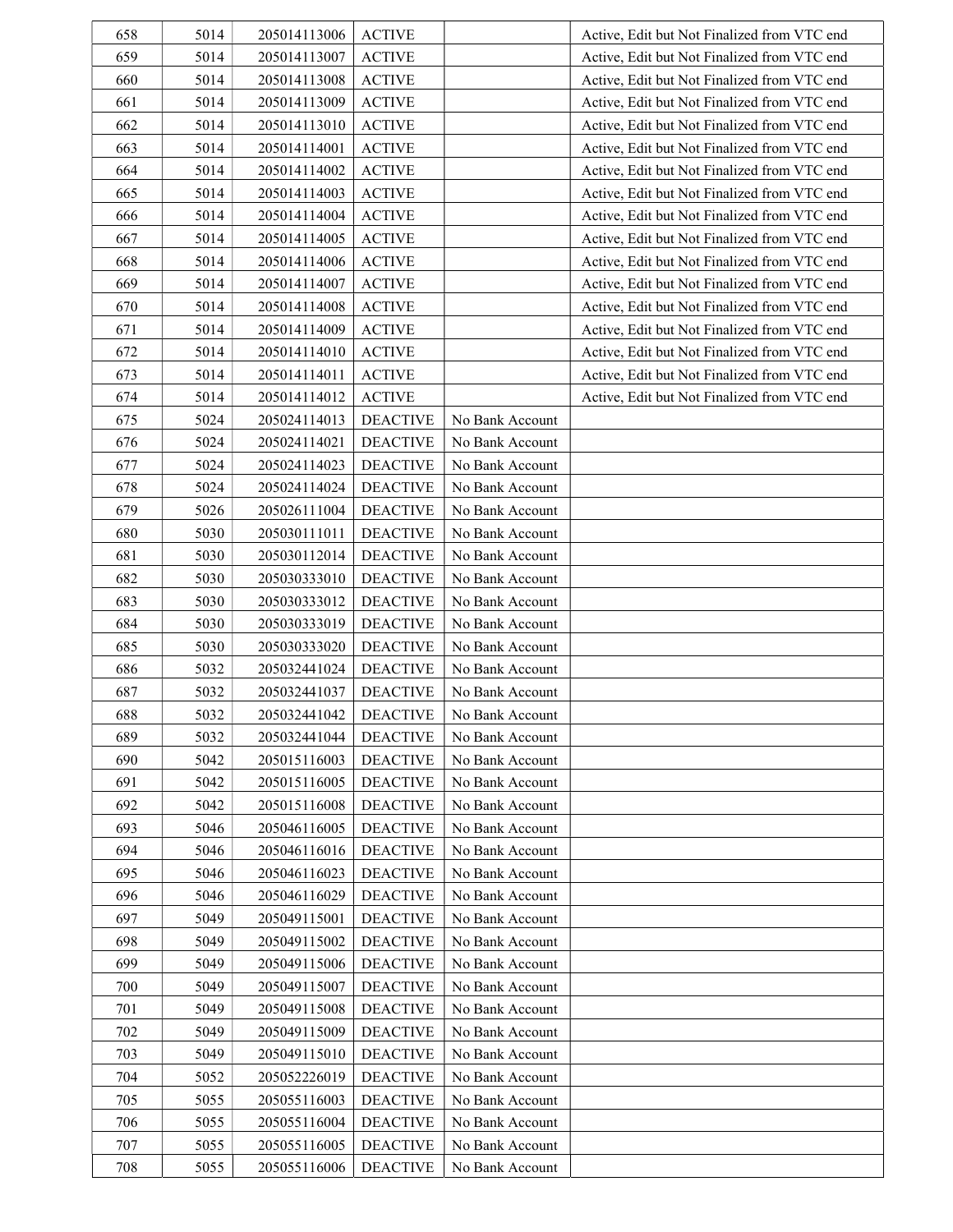| 709 | 5055 | 205055116007 | <b>DEACTIVE</b> | No Bank Account |  |
|-----|------|--------------|-----------------|-----------------|--|
| 710 | 5055 | 205055116008 | <b>DEACTIVE</b> | No Bank Account |  |
| 711 | 5055 | 205055116009 | <b>DEACTIVE</b> | No Bank Account |  |
| 712 | 5055 | 205055116010 | <b>DEACTIVE</b> | No Bank Account |  |
| 713 | 5055 | 205055116011 | <b>DEACTIVE</b> | No Bank Account |  |
| 714 | 5055 | 205055116012 | <b>DEACTIVE</b> | No Bank Account |  |
| 715 | 5055 | 205055116013 | <b>DEACTIVE</b> | No Bank Account |  |
| 716 | 5055 | 205055116014 | <b>DEACTIVE</b> | No Bank Account |  |
| 717 | 5058 | 205058114001 | <b>DEACTIVE</b> | No Bank Account |  |
| 718 | 5072 | 205072115010 | <b>DEACTIVE</b> | No Bank Account |  |
| 719 | 5072 | 205072117006 | <b>DEACTIVE</b> | No Bank Account |  |
| 720 | 5072 | 205072117007 | <b>DEACTIVE</b> | No Bank Account |  |
| 721 | 5080 | 205080224020 | <b>DEACTIVE</b> | No Bank Account |  |
| 722 | 5518 | 205518112002 | <b>DEACTIVE</b> | No Bank Account |  |
| 723 | 5518 | 205518112003 | <b>DEACTIVE</b> | No Bank Account |  |
| 724 | 5529 | 205529116009 | <b>DEACTIVE</b> | No Bank Account |  |
| 725 | 5529 | 205529116011 | <b>DEACTIVE</b> | No Bank Account |  |
| 726 | 5529 | 205529116013 | <b>DEACTIVE</b> | No Bank Account |  |
| 727 | 5529 | 205529116017 | <b>DEACTIVE</b> | No Bank Account |  |
| 728 | 5530 | 205530111004 | <b>DEACTIVE</b> | No Bank Account |  |
| 729 | 5536 | 205536333009 | <b>DEACTIVE</b> | No Bank Account |  |
| 730 | 5536 | 205536333013 | <b>DEACTIVE</b> | No Bank Account |  |
| 731 | 5536 | 205536333014 | <b>DEACTIVE</b> | No Bank Account |  |
| 732 | 5536 | 205536333015 | <b>DEACTIVE</b> | No Bank Account |  |
| 733 | 5545 | 205545441019 | <b>DEACTIVE</b> | No Bank Account |  |
| 734 | 5547 | 205547114015 | <b>DEACTIVE</b> | No Bank Account |  |
| 735 | 5547 | 205547114016 | <b>DEACTIVE</b> | No Bank Account |  |
| 736 | 5547 | 205547114017 | <b>DEACTIVE</b> | No Bank Account |  |
| 737 | 5547 | 205547114018 | <b>DEACTIVE</b> | No Bank Account |  |
| 738 | 5547 | 205547441003 | <b>DEACTIVE</b> | No Bank Account |  |
| 739 | 5547 | 205547441004 | <b>DEACTIVE</b> | No Bank Account |  |
| 740 | 5547 | 205547441005 | <b>DEACTIVE</b> | No Bank Account |  |
| 741 | 5547 | 205547441006 | <b>DEACTIVE</b> | No Bank Account |  |
| 742 | 5547 | 205547441007 | <b>DEACTIVE</b> | No Bank Account |  |
| 743 | 5547 | 205547441008 | <b>DEACTIVE</b> | No Bank Account |  |
| 744 | 5547 | 205547441009 | <b>DEACTIVE</b> | No Bank Account |  |
| 745 | 5606 | 205606333027 | <b>DEACTIVE</b> | No Bank Account |  |
| 746 | 6007 | 206007114007 | <b>DEACTIVE</b> | No Bank Account |  |
| 747 | 6007 | 206007114009 | <b>DEACTIVE</b> | No Bank Account |  |
| 748 | 6007 | 206007114010 | <b>DEACTIVE</b> | No Bank Account |  |
| 749 | 6007 | 206007114012 | <b>DEACTIVE</b> | No Bank Account |  |
| 750 | 6007 | 206007114018 | <b>DEACTIVE</b> | No Bank Account |  |
| 751 | 6007 | 206007114021 | <b>DEACTIVE</b> | No Bank Account |  |
| 752 | 6007 | 206007114026 | <b>DEACTIVE</b> | No Bank Account |  |
| 753 | 6007 | 206007114031 | <b>DEACTIVE</b> | No Bank Account |  |
| 754 | 6009 | 206009111022 | <b>DEACTIVE</b> | No Bank Account |  |
| 755 | 6019 | 206019114009 | <b>DEACTIVE</b> | No Bank Account |  |
| 756 | 6021 | 206021117013 | <b>DEACTIVE</b> | No Bank Account |  |
| 757 | 6031 | 206031112008 | <b>DEACTIVE</b> | No Bank Account |  |
| 758 | 6031 | 206031112009 | <b>DEACTIVE</b> | No Bank Account |  |
| 759 | 6031 | 206031112010 | <b>DEACTIVE</b> | No Bank Account |  |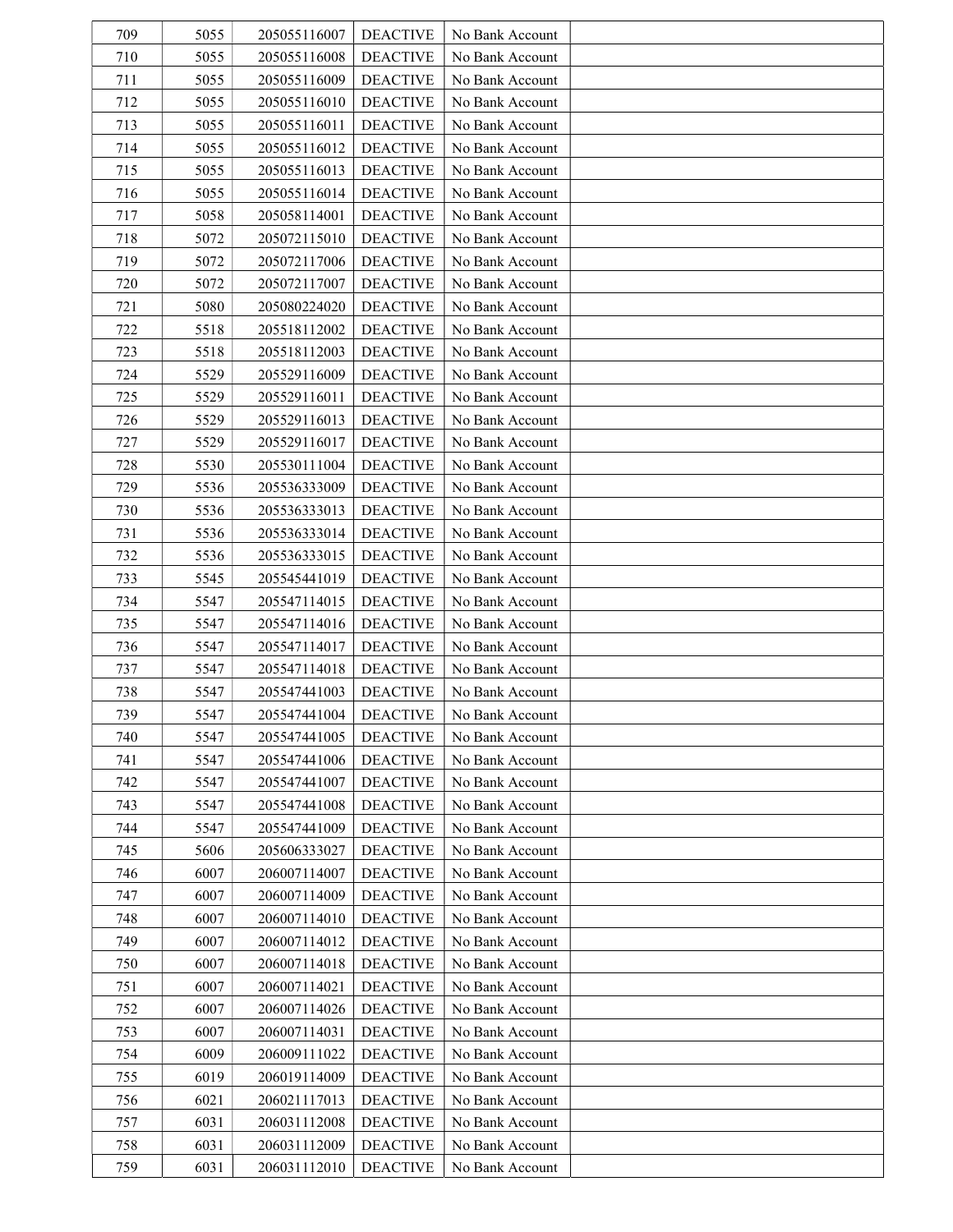| 760 | 6031 | 206031112013 | <b>DEACTIVE</b> | No Bank Account |  |
|-----|------|--------------|-----------------|-----------------|--|
| 761 | 6031 | 206031114001 | <b>DEACTIVE</b> | No Bank Account |  |
| 762 | 6031 | 206031114008 | <b>DEACTIVE</b> | No Bank Account |  |
| 763 | 6031 | 206031114009 | <b>DEACTIVE</b> | No Bank Account |  |
| 764 | 6031 | 206031114016 | <b>DEACTIVE</b> | No Bank Account |  |
| 765 | 6031 | 206031225001 | <b>DEACTIVE</b> | No Bank Account |  |
| 766 | 6031 | 206031225002 | <b>DEACTIVE</b> | No Bank Account |  |
| 767 | 6031 | 206031225008 | <b>DEACTIVE</b> | No Bank Account |  |
| 768 | 6031 | 206031225009 | <b>DEACTIVE</b> | No Bank Account |  |
| 769 | 6031 | 206031225010 | <b>DEACTIVE</b> | No Bank Account |  |
| 770 | 6031 | 206031225012 | <b>DEACTIVE</b> | No Bank Account |  |
| 771 | 6031 | 206031225013 | <b>DEACTIVE</b> | No Bank Account |  |
| 772 | 6047 | 206047441021 | <b>DEACTIVE</b> | No Bank Account |  |
| 773 | 6064 | 206064111015 | <b>DEACTIVE</b> | No Bank Account |  |
| 774 | 6064 | 206064111016 | <b>DEACTIVE</b> | No Bank Account |  |
| 775 | 6088 | 206088114002 | <b>DEACTIVE</b> | No Bank Account |  |
| 776 | 6088 | 206088114006 | <b>DEACTIVE</b> | No Bank Account |  |
| 777 | 6088 | 206088114011 | <b>DEACTIVE</b> | No Bank Account |  |
| 778 | 6088 | 206088114012 | <b>DEACTIVE</b> | No Bank Account |  |
| 779 | 6088 | 206088114014 | <b>DEACTIVE</b> | No Bank Account |  |
| 780 | 6088 | 206088114015 | <b>DEACTIVE</b> | No Bank Account |  |
| 781 | 6088 | 206088114016 | <b>DEACTIVE</b> | No Bank Account |  |
| 782 | 6088 | 206088114017 | <b>DEACTIVE</b> | No Bank Account |  |
| 783 | 6088 | 206088441001 | <b>DEACTIVE</b> | No Bank Account |  |
| 784 | 6088 | 206088441002 | <b>DEACTIVE</b> | No Bank Account |  |
| 785 | 6088 | 206088441003 | <b>DEACTIVE</b> | No Bank Account |  |
| 786 | 6088 | 206088441004 | <b>DEACTIVE</b> | No Bank Account |  |
| 787 | 6088 | 206088441007 | <b>DEACTIVE</b> | No Bank Account |  |
| 788 | 6088 | 206088441008 | <b>DEACTIVE</b> | No Bank Account |  |
| 789 | 6088 | 206088441009 | <b>DEACTIVE</b> | No Bank Account |  |
| 790 | 6088 | 206088441011 | <b>DEACTIVE</b> | No Bank Account |  |
| 791 | 6088 | 206088441012 | <b>DEACTIVE</b> | No Bank Account |  |
| 792 | 6088 | 206088441017 | <b>DEACTIVE</b> | No Bank Account |  |
| 793 | 6088 | 206088441018 | <b>DEACTIVE</b> | No Bank Account |  |
| 794 | 6088 | 206088441019 | <b>DEACTIVE</b> | No Bank Account |  |
| 795 | 6088 | 206088441020 | <b>DEACTIVE</b> | No Bank Account |  |
| 796 | 6096 | 206096114001 | <b>DEACTIVE</b> | No Bank Account |  |
| 797 | 6096 | 206096114004 | <b>DEACTIVE</b> | No Bank Account |  |
| 798 | 6096 | 206096114005 | <b>DEACTIVE</b> | No Bank Account |  |
| 799 | 6096 | 206096114006 | <b>DEACTIVE</b> | No Bank Account |  |
| 800 | 6096 | 206096114007 | <b>DEACTIVE</b> | No Bank Account |  |
| 801 | 6096 | 206096114008 | <b>DEACTIVE</b> | No Bank Account |  |
| 802 | 6096 | 206096114009 | <b>DEACTIVE</b> | No Bank Account |  |
| 803 | 6096 | 206096114010 | <b>DEACTIVE</b> | No Bank Account |  |
| 804 | 6096 | 206096114011 | <b>DEACTIVE</b> | No Bank Account |  |
| 805 | 6140 | 206140226025 | <b>DEACTIVE</b> | No Bank Account |  |
| 806 | 6140 | 206140226029 | <b>DEACTIVE</b> | No Bank Account |  |
| 807 | 6150 | 206150333019 | <b>DEACTIVE</b> | No Bank Account |  |
| 808 | 6150 | 206150333020 | <b>DEACTIVE</b> | No Bank Account |  |
| 809 | 6265 | 206265111002 | <b>DEACTIVE</b> | No Bank Account |  |
| 810 | 6265 | 206265111006 | <b>DEACTIVE</b> | No Bank Account |  |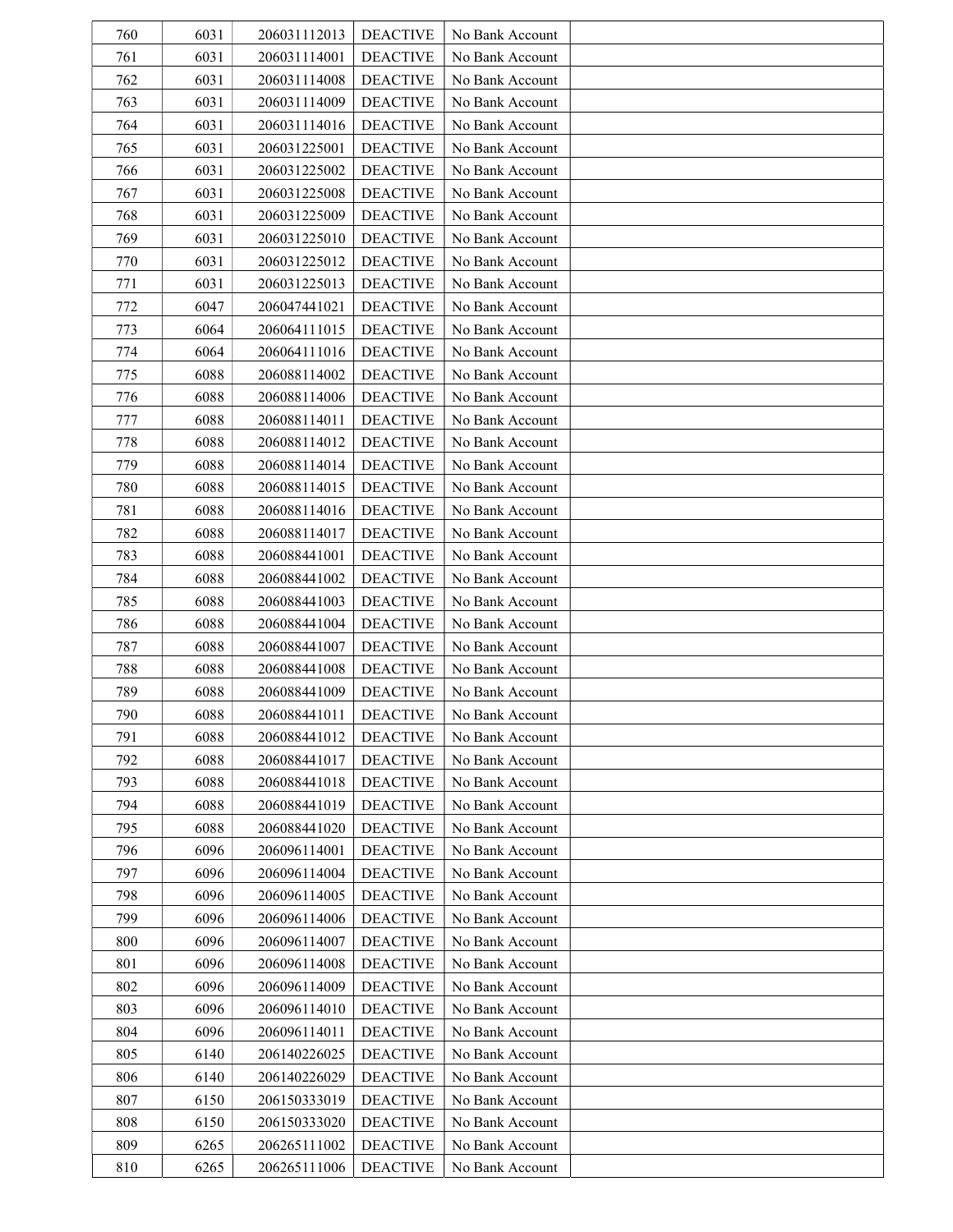| 811 | 6265 | 206265111008 | <b>DEACTIVE</b> | No Bank Account |  |
|-----|------|--------------|-----------------|-----------------|--|
| 812 | 6265 | 206265111011 | <b>DEACTIVE</b> | No Bank Account |  |
| 813 | 6265 | 206265111012 | <b>DEACTIVE</b> | No Bank Account |  |
| 814 | 6265 | 206265111013 | <b>DEACTIVE</b> | No Bank Account |  |
| 815 | 6265 | 206265111014 | <b>DEACTIVE</b> | No Bank Account |  |
| 816 | 6265 | 206265114002 | <b>DEACTIVE</b> | No Bank Account |  |
| 817 | 6265 | 206265114003 | <b>DEACTIVE</b> | No Bank Account |  |
| 818 | 6265 | 206265114006 | <b>DEACTIVE</b> | No Bank Account |  |
| 819 | 6265 | 206265114014 | <b>DEACTIVE</b> | No Bank Account |  |
| 820 | 6270 | 206270115006 | <b>DEACTIVE</b> | No Bank Account |  |
| 821 | 6270 | 206270115007 | <b>DEACTIVE</b> | No Bank Account |  |
| 822 | 6270 | 206270115008 | <b>DEACTIVE</b> | No Bank Account |  |
| 823 | 6270 | 206270115009 | <b>DEACTIVE</b> | No Bank Account |  |
| 824 | 6270 | 206270115010 | <b>DEACTIVE</b> | No Bank Account |  |
| 825 | 6270 | 206270115011 | <b>DEACTIVE</b> | No Bank Account |  |
| 826 | 6270 | 206270115012 | <b>DEACTIVE</b> | No Bank Account |  |
| 827 | 6270 | 206270115013 | <b>DEACTIVE</b> | No Bank Account |  |
| 828 | 6270 | 206270115014 | <b>DEACTIVE</b> | No Bank Account |  |
| 829 | 6270 | 206270115020 | <b>DEACTIVE</b> | No Bank Account |  |
| 830 | 6276 | 206276111015 | <b>DEACTIVE</b> | No Bank Account |  |
| 831 | 6278 | 206278111002 | <b>DEACTIVE</b> | No Bank Account |  |
| 832 | 6278 | 206278111003 | <b>DEACTIVE</b> | No Bank Account |  |
| 833 | 6278 | 206278111004 | <b>DEACTIVE</b> | No Bank Account |  |
| 834 | 6278 | 206278111005 | <b>DEACTIVE</b> | No Bank Account |  |
| 835 | 6278 | 206278111006 | <b>DEACTIVE</b> | No Bank Account |  |
| 836 | 6278 | 206278111007 | <b>DEACTIVE</b> | No Bank Account |  |
| 837 | 6278 | 206278111008 | <b>DEACTIVE</b> | No Bank Account |  |
| 838 | 6278 | 206278111009 | <b>DEACTIVE</b> | No Bank Account |  |
| 839 | 6278 | 206278111010 | <b>DEACTIVE</b> | No Bank Account |  |
| 840 | 6279 | 206279112004 | <b>DEACTIVE</b> | No Bank Account |  |
| 841 | 6279 | 206279112005 | <b>DEACTIVE</b> | No Bank Account |  |
| 842 | 6279 | 206279112006 | <b>DEACTIVE</b> | No Bank Account |  |
| 843 | 6279 | 206279112007 | <b>DEACTIVE</b> | No Bank Account |  |
| 844 | 6279 | 206279112008 | <b>DEACTIVE</b> | No Bank Account |  |
| 845 | 6279 | 206279112009 | <b>DEACTIVE</b> | No Bank Account |  |
| 846 | 6296 | 206296114011 | <b>DEACTIVE</b> | No Bank Account |  |
| 847 | 6298 | 206298112002 | <b>DEACTIVE</b> | No Bank Account |  |
| 848 | 6299 | 206299112011 | <b>DEACTIVE</b> | No Bank Account |  |
| 849 | 6301 | 206301114001 | <b>DEACTIVE</b> | No Bank Account |  |
| 850 | 6301 | 206301116017 | <b>DEACTIVE</b> | No Bank Account |  |
| 851 | 6301 | 206301116018 | <b>DEACTIVE</b> | No Bank Account |  |
| 852 | 6301 | 206301333002 | <b>DEACTIVE</b> | No Bank Account |  |
| 853 | 6301 | 206301333007 | <b>DEACTIVE</b> | No Bank Account |  |
| 854 | 6301 | 206301333011 | <b>DEACTIVE</b> | No Bank Account |  |
| 855 | 6301 | 206301333016 | <b>DEACTIVE</b> | No Bank Account |  |
| 856 | 6307 | 206307221012 | <b>DEACTIVE</b> | No Bank Account |  |
| 857 | 6346 | 206346112001 | <b>DEACTIVE</b> | No Bank Account |  |
| 858 | 6346 | 206346112003 | <b>DEACTIVE</b> | No Bank Account |  |
| 859 | 6346 | 206346112004 | <b>DEACTIVE</b> | No Bank Account |  |
| 860 | 6346 | 206346112010 | <b>DEACTIVE</b> | No Bank Account |  |
| 861 | 6348 | 206348115013 | <b>DEACTIVE</b> | No Bank Account |  |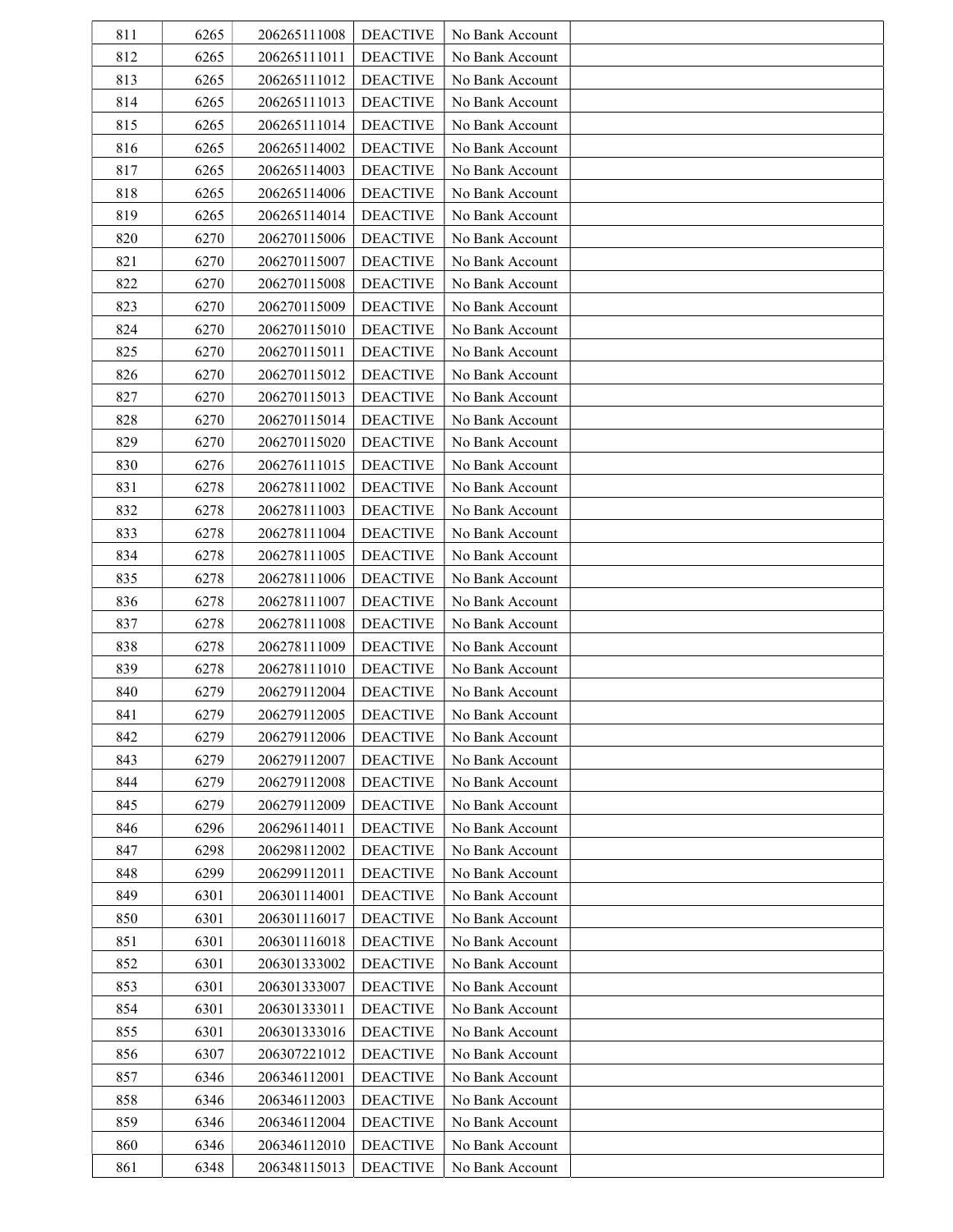| 862 | 6348 | 206348115014 | <b>DEACTIVE</b> | No Bank Account |  |
|-----|------|--------------|-----------------|-----------------|--|
| 863 | 6348 | 206348115015 | <b>DEACTIVE</b> | No Bank Account |  |
| 864 | 6348 | 206348116004 | <b>DEACTIVE</b> | No Bank Account |  |
| 865 | 6348 | 206348116005 | <b>DEACTIVE</b> | No Bank Account |  |
| 866 | 6348 | 206348116006 | <b>DEACTIVE</b> | No Bank Account |  |
| 867 | 6348 | 206348116009 | <b>DEACTIVE</b> | No Bank Account |  |
| 868 | 6348 | 206348116011 | <b>DEACTIVE</b> | No Bank Account |  |
| 869 | 6348 | 206348116013 | <b>DEACTIVE</b> | No Bank Account |  |
| 870 | 6348 | 206348116014 | <b>DEACTIVE</b> | No Bank Account |  |
| 871 | 6348 | 206348116015 | <b>DEACTIVE</b> | No Bank Account |  |
| 872 | 6348 | 206348116016 | <b>DEACTIVE</b> | No Bank Account |  |
| 873 | 6349 | 206349116015 |                 |                 |  |
| 874 | 6771 | 206771114008 | <b>DEACTIVE</b> | No Bank Account |  |
| 875 | 6771 | 206771114015 | <b>DEACTIVE</b> | No Bank Account |  |
| 876 | 6771 | 206771333019 | <b>DEACTIVE</b> | No Bank Account |  |
| 877 | 6775 | 206775111003 | <b>DEACTIVE</b> | No Bank Account |  |
| 878 | 6775 | 206775111004 | <b>DEACTIVE</b> | No Bank Account |  |
| 879 | 6775 | 206775111009 | <b>DEACTIVE</b> | No Bank Account |  |
| 880 | 6775 | 206775111018 | <b>DEACTIVE</b> | No Bank Account |  |
| 881 |      | 206775111019 | <b>DEACTIVE</b> | No Bank Account |  |
| 882 | 6775 |              |                 |                 |  |
|     | 6781 | 206781112006 | <b>DEACTIVE</b> | No Bank Account |  |
| 883 | 6781 | 206781112007 | <b>DEACTIVE</b> | No Bank Account |  |
| 884 | 6781 | 206781112020 | <b>DEACTIVE</b> | No Bank Account |  |
| 885 | 6784 | 206784441005 | <b>DEACTIVE</b> | No Bank Account |  |
| 886 | 6789 | 206789113007 | <b>DEACTIVE</b> | No Bank Account |  |
| 887 | 6789 | 206789113008 | <b>DEACTIVE</b> | No Bank Account |  |
| 888 | 6789 | 206789113010 | <b>DEACTIVE</b> | No Bank Account |  |
| 889 | 6789 | 206789113011 | <b>DEACTIVE</b> | No Bank Account |  |
| 890 | 6789 | 206789113014 | <b>DEACTIVE</b> | No Bank Account |  |
| 891 | 6791 | 206791334002 | <b>DEACTIVE</b> | No Bank Account |  |
| 892 | 6791 | 206791334019 | <b>DEACTIVE</b> | No Bank Account |  |
| 893 | 6791 | 206791334020 | <b>DEACTIVE</b> | No Bank Account |  |
| 894 | 6819 | 206819114009 | <b>DEACTIVE</b> | No Bank Account |  |
| 895 | 6819 | 206819117019 | <b>DEACTIVE</b> | No Bank Account |  |
| 896 | 6819 | 206819224003 | <b>DEACTIVE</b> | No Bank Account |  |
| 897 | 6925 | 206925334026 | <b>DEACTIVE</b> | No Bank Account |  |
| 898 | 7784 | 207784111011 | <b>DEACTIVE</b> | No Bank Account |  |
| 899 | 7828 | 207828114013 | <b>DEACTIVE</b> | No Bank Account |  |
| 900 | 7908 | 207908115010 | <b>DEACTIVE</b> | No Bank Account |  |
| 901 | 8253 | 208253114009 | <b>DEACTIVE</b> | No Bank Account |  |
| 902 | 8253 | 208253114010 | <b>DEACTIVE</b> | No Bank Account |  |
| 903 | 8253 | 208253114020 | <b>DEACTIVE</b> | No Bank Account |  |
| 904 | 8253 | 208253116020 | <b>DEACTIVE</b> | No Bank Account |  |
| 905 | 8263 | 208263441003 | <b>DEACTIVE</b> | No Bank Account |  |
| 906 | 8263 | 208263441006 | <b>DEACTIVE</b> | No Bank Account |  |
| 907 | 8263 | 208263441007 | <b>DEACTIVE</b> | No Bank Account |  |
| 908 | 8263 | 208263441008 | <b>DEACTIVE</b> | No Bank Account |  |
| 909 | 8263 | 208263441009 | <b>DEACTIVE</b> | No Bank Account |  |
| 910 | 8263 | 208263441010 | <b>DEACTIVE</b> | No Bank Account |  |
| 911 | 8266 | 208266114005 | <b>DEACTIVE</b> | No Bank Account |  |
| 912 | 8279 | 208279114002 | <b>DEACTIVE</b> | No Bank Account |  |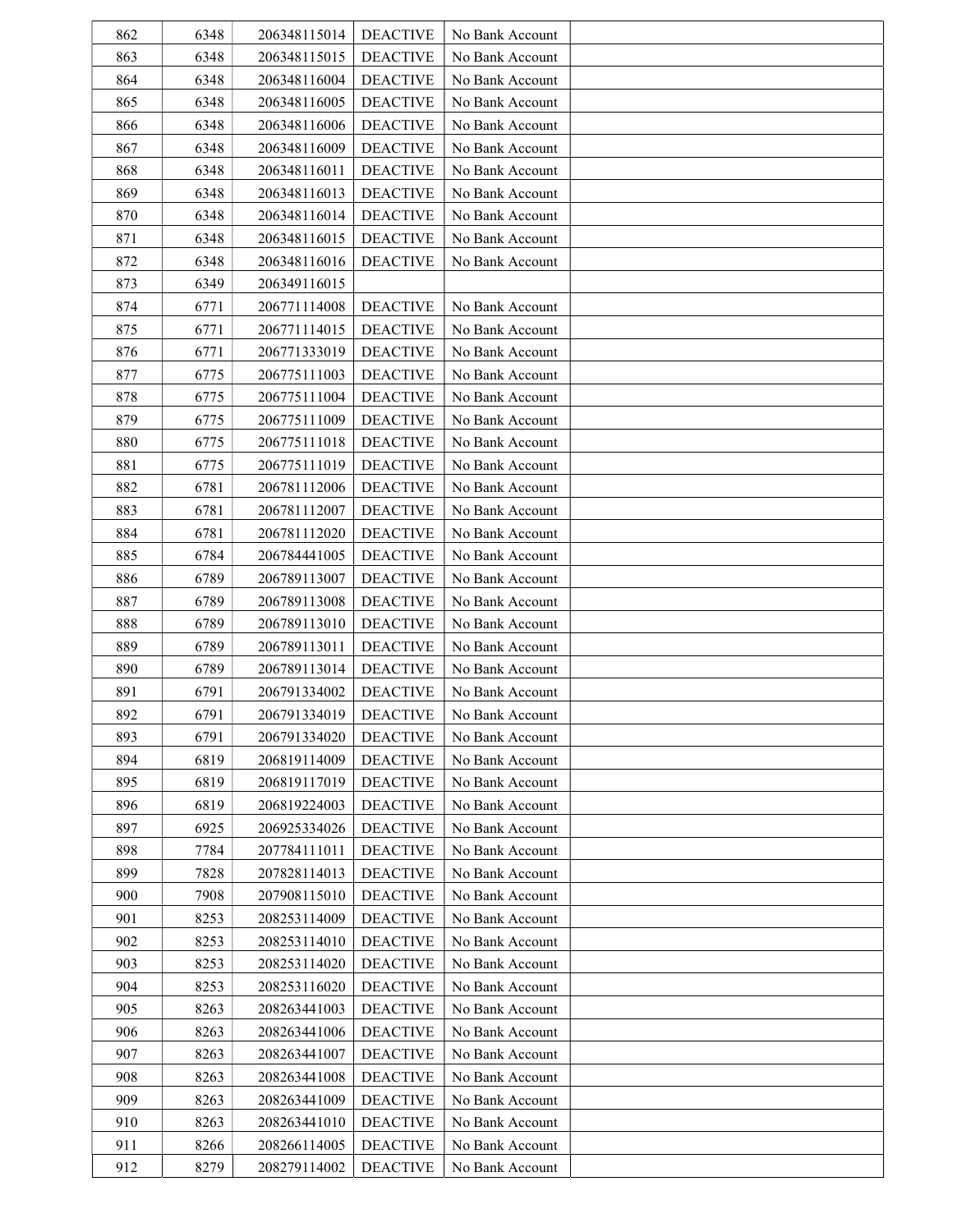| 913 | 8281 | 208281115008 | <b>DEACTIVE</b> | No Bank Account |                                             |
|-----|------|--------------|-----------------|-----------------|---------------------------------------------|
| 914 | 8282 | 208282114007 | <b>DEACTIVE</b> | No Bank Account |                                             |
| 915 | 8282 | 208282114008 | <b>DEACTIVE</b> | No Bank Account |                                             |
| 916 | 8282 | 208282116005 | <b>DEACTIVE</b> | No Bank Account |                                             |
| 917 | 8282 | 208282116006 | <b>DEACTIVE</b> | No Bank Account |                                             |
| 918 | 8282 | 208282116007 | <b>DEACTIVE</b> | No Bank Account |                                             |
| 919 | 8282 | 208282116008 | <b>DEACTIVE</b> | No Bank Account |                                             |
| 920 | 8282 | 208282116009 | <b>DEACTIVE</b> | No Bank Account |                                             |
| 921 | 8282 | 208282116010 | <b>DEACTIVE</b> | No Bank Account |                                             |
| 922 | 8291 | 208291221010 | <b>DEACTIVE</b> | No Bank Account |                                             |
| 923 | 8291 | 208291221030 | <b>DEACTIVE</b> | No Bank Account |                                             |
| 924 | 8293 | 208293441030 | <b>DEACTIVE</b> | No Bank Account |                                             |
| 925 | 8502 | 208502442015 | <b>DEACTIVE</b> | No Bank Account |                                             |
| 926 | 8502 | 208502442016 | <b>DEACTIVE</b> | No Bank Account |                                             |
| 927 | 8502 | 208502442017 | <b>DEACTIVE</b> | No Bank Account |                                             |
| 928 | 8502 | 208502442018 | <b>DEACTIVE</b> | No Bank Account |                                             |
| 929 | 8502 | 208502442019 | <b>DEACTIVE</b> | No Bank Account |                                             |
| 930 | 8502 | 208502442020 | <b>DEACTIVE</b> | No Bank Account |                                             |
| 931 | 8512 | 208512114002 | <b>DEACTIVE</b> | No Bank Account |                                             |
| 932 | 8512 | 208512114009 | <b>DEACTIVE</b> | No Bank Account |                                             |
| 933 | 8512 | 208512114011 | <b>DEACTIVE</b> | No Bank Account |                                             |
| 934 | 8512 | 208512114013 | <b>DEACTIVE</b> | No Bank Account |                                             |
| 935 | 8512 | 208512223003 | <b>DEACTIVE</b> | No Bank Account |                                             |
| 936 | 8512 | 208512223004 | <b>DEACTIVE</b> | No Bank Account |                                             |
| 937 | 8512 | 208512223008 | <b>DEACTIVE</b> | No Bank Account |                                             |
| 938 | 8512 | 208512223026 | <b>DEACTIVE</b> | No Bank Account |                                             |
| 939 | 8512 | 208512223028 | <b>DEACTIVE</b> | No Bank Account |                                             |
| 940 | 8512 | 208512223029 | <b>DEACTIVE</b> | No Bank Account |                                             |
| 941 | 8514 | 208514114014 | <b>DEACTIVE</b> | No Bank Account |                                             |
| 942 | 8514 | 208514116006 | <b>DEACTIVE</b> | No Bank Account |                                             |
| 943 | 8514 | 208514116007 | <b>DEACTIVE</b> | No Bank Account |                                             |
| 944 | 8515 | 208515441007 | <b>ACTIVE</b>   |                 | Active, Edit but Not Finalized from VTC end |
| 945 | 8515 | 208515441006 | <b>DEACTIVE</b> | No Bank Account | Deactive but Not Finalized from VTC end     |
| 946 | 8515 | 208515441001 |                 |                 |                                             |
| 947 | 8515 | 208515441002 |                 |                 |                                             |
| 948 | 8515 | 208515441003 |                 |                 |                                             |
| 949 | 8515 | 208515441004 |                 |                 |                                             |
| 950 | 8515 | 208515441005 |                 |                 |                                             |
| 951 | 8515 | 208515441008 |                 |                 |                                             |
| 952 | 8515 | 208515441009 |                 |                 |                                             |
| 953 | 8515 | 208515441010 |                 |                 |                                             |
| 954 | 8524 | 208524114001 | <b>DEACTIVE</b> | No Bank Account |                                             |
| 955 | 8524 | 208524114002 | <b>DEACTIVE</b> | No Bank Account |                                             |
| 956 | 8533 | 208533114018 | <b>DEACTIVE</b> | No Bank Account |                                             |
| 957 | 8553 | 208553333003 | <b>ACTIVE</b>   |                 | Active, Edit but Not Finalized from VTC end |
| 958 | 8553 | 208553333005 | <b>ACTIVE</b>   |                 | Active, Edit but Not Finalized from VTC end |
| 959 | 8553 | 208553333008 | <b>ACTIVE</b>   |                 | Active, Edit but Not Finalized from VTC end |
| 960 | 8553 | 208553333009 | <b>ACTIVE</b>   |                 | Active, Edit but Not Finalized from VTC end |
| 961 | 8553 | 208553333010 | <b>ACTIVE</b>   |                 | Active, Edit but Not Finalized from VTC end |
| 962 | 8553 | 208553333011 | <b>ACTIVE</b>   |                 | Active, Edit but Not Finalized from VTC end |
| 963 | 8553 | 208553333012 | <b>ACTIVE</b>   |                 | Active, Edit but Not Finalized from VTC end |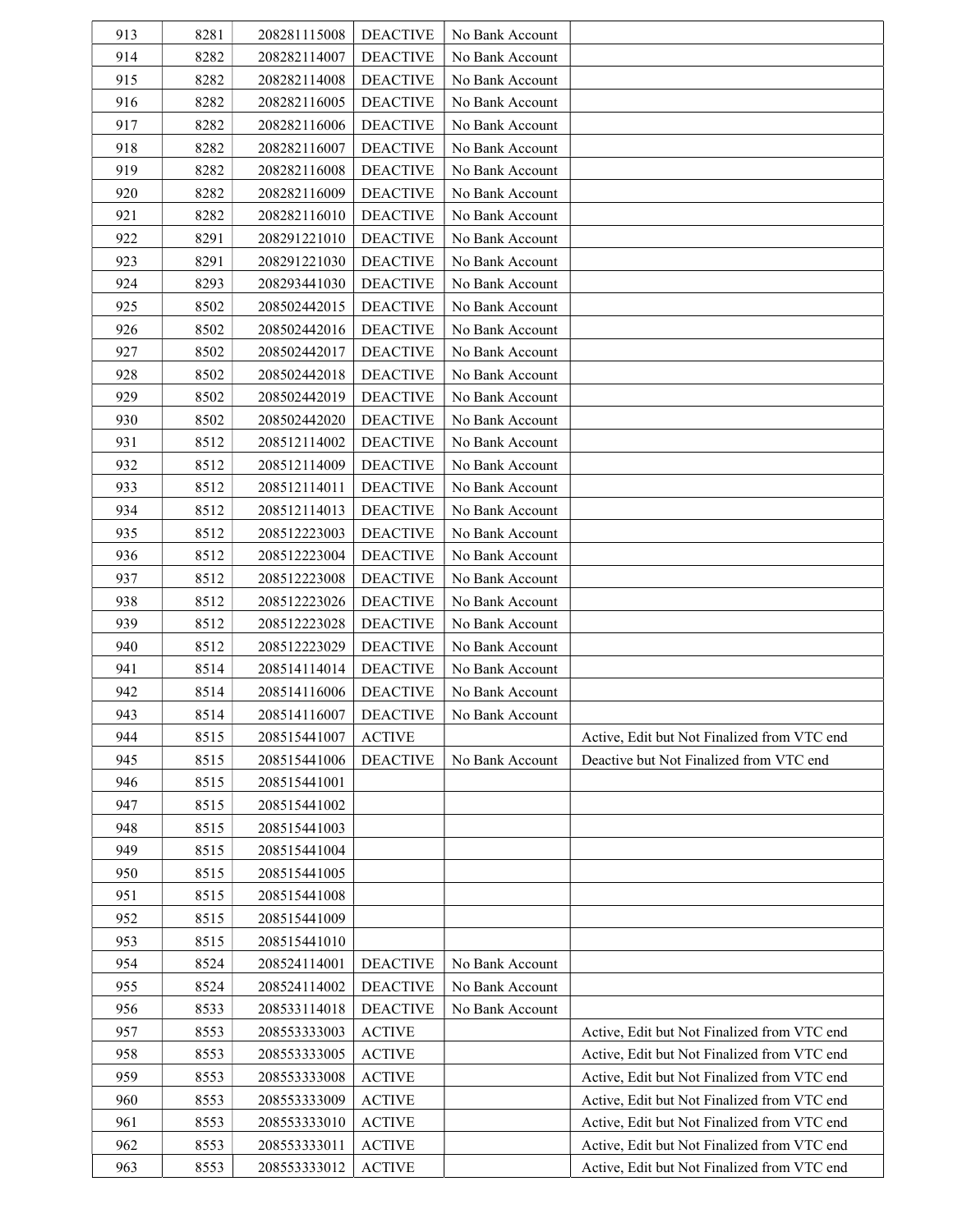| 964  | 8553 | 208553333013 | <b>ACTIVE</b>   |                 | Active, Edit but Not Finalized from VTC end |
|------|------|--------------|-----------------|-----------------|---------------------------------------------|
| 965  | 8553 | 208553333014 | <b>ACTIVE</b>   |                 | Active, Edit but Not Finalized from VTC end |
| 966  | 8553 | 208553333015 | <b>ACTIVE</b>   |                 | Active, Edit but Not Finalized from VTC end |
| 967  | 8553 | 208553333017 | <b>ACTIVE</b>   |                 | Active, Edit but Not Finalized from VTC end |
| 968  | 8553 | 208553333018 | <b>ACTIVE</b>   |                 | Active, Edit but Not Finalized from VTC end |
| 969  | 8553 | 208553333019 | <b>ACTIVE</b>   |                 | Active, Edit but Not Finalized from VTC end |
| 970  | 8553 | 208553333020 | <b>ACTIVE</b>   |                 | Active, Edit but Not Finalized from VTC end |
| 971  | 8553 | 208553333021 | <b>ACTIVE</b>   |                 | Active, Edit but Not Finalized from VTC end |
| 972  | 8553 | 208553333022 | <b>ACTIVE</b>   |                 | Active, Edit but Not Finalized from VTC end |
| 973  | 8553 | 208553333023 | <b>ACTIVE</b>   |                 | Active, Edit but Not Finalized from VTC end |
| 974  | 8553 | 208553333025 | <b>ACTIVE</b>   |                 | Active, Edit but Not Finalized from VTC end |
| 975  | 8553 | 208553333026 | <b>ACTIVE</b>   |                 | Active, Edit but Not Finalized from VTC end |
| 976  | 8553 | 208553333027 | <b>ACTIVE</b>   |                 | Active, Edit but Not Finalized from VTC end |
| 977  | 8553 | 208553333001 |                 |                 |                                             |
| 978  | 8553 | 208553333002 |                 |                 |                                             |
| 979  | 8553 | 208553333004 |                 |                 |                                             |
| 980  | 8553 | 208553333006 |                 |                 |                                             |
| 981  | 8553 | 208553333007 |                 |                 |                                             |
| 982  | 8553 | 208553333024 |                 |                 |                                             |
| 983  | 8553 | 208553333028 |                 |                 |                                             |
| 984  | 8777 | 208777114005 | <b>DEACTIVE</b> | No Bank Account |                                             |
| 985  | 8777 | 208777114013 | <b>DEACTIVE</b> | No Bank Account |                                             |
| 986  | 8777 | 208777114014 | <b>DEACTIVE</b> | No Bank Account |                                             |
| 987  | 8803 | 208803111008 | <b>ACTIVE</b>   |                 | Active, Edit but Not Finalized from VTC end |
| 988  | 8803 | 208803114006 | <b>ACTIVE</b>   |                 | Active, Edit but Not Finalized from VTC end |
| 989  | 8803 | 208803111002 | <b>DEACTIVE</b> | No Bank Account | Deactive but Not Finalized from VTC end     |
| 990  | 8803 | 208803111003 | <b>DEACTIVE</b> | No Bank Account | Deactive but Not Finalized from VTC end     |
| 991  | 8803 | 208803111004 | <b>DEACTIVE</b> | No Bank Account | Deactive but Not Finalized from VTC end     |
| 992  | 8803 | 208803111005 | <b>DEACTIVE</b> | No Bank Account | Deactive but Not Finalized from VTC end     |
| 993  | 8803 | 208803111006 | <b>DEACTIVE</b> | No Bank Account | Deactive but Not Finalized from VTC end     |
| 994  | 8803 | 208803111007 | <b>DEACTIVE</b> | No Bank Account | Deactive but Not Finalized from VTC end     |
| 995  | 8803 | 208803111009 | <b>DEACTIVE</b> | No Bank Account | Deactive but Not Finalized from VTC end     |
| 996  | 8803 | 208803111010 | <b>DEACTIVE</b> | No Bank Account | Deactive but Not Finalized from VTC end     |
| 997  | 8803 | 208803111011 | <b>DEACTIVE</b> | No Bank Account | Deactive but Not Finalized from VTC end     |
| 998  | 8803 | 208803111012 | <b>DEACTIVE</b> | No Bank Account | Deactive but Not Finalized from VTC end     |
| 999  | 8803 | 208803114001 | <b>DEACTIVE</b> | No Bank Account | Deactive but Not Finalized from VTC end     |
| 1000 | 8803 | 208803114002 | <b>DEACTIVE</b> | No Bank Account | Deactive but Not Finalized from VTC end     |
| 1001 | 8803 | 208803114003 | <b>DEACTIVE</b> | No Bank Account | Deactive but Not Finalized from VTC end     |
| 1002 | 8803 | 208803114004 | <b>DEACTIVE</b> | No Bank Account | Deactive but Not Finalized from VTC end     |
| 1003 | 8803 | 208803114005 | <b>DEACTIVE</b> | No Bank Account | Deactive but Not Finalized from VTC end     |
| 1004 | 8803 | 208803114007 | <b>DEACTIVE</b> | No Bank Account | Deactive but Not Finalized from VTC end     |
| 1005 | 8803 | 208803114008 | <b>DEACTIVE</b> | No Bank Account | Deactive but Not Finalized from VTC end     |
| 1006 | 8803 | 208803114009 | <b>DEACTIVE</b> | No Bank Account | Deactive but Not Finalized from VTC end     |
| 1007 | 8803 | 208803114010 | <b>DEACTIVE</b> | No Bank Account | Deactive but Not Finalized from VTC end     |
| 1008 | 8803 | 208803114011 | <b>DEACTIVE</b> | No Bank Account | Deactive but Not Finalized from VTC end     |
| 1009 | 8803 | 208803114012 | <b>DEACTIVE</b> | No Bank Account | Deactive but Not Finalized from VTC end     |
| 1010 | 8803 | 208803111001 |                 |                 |                                             |
| 1011 | 8820 | 208820115001 | <b>ACTIVE</b>   |                 | Active, Edit but Not Finalized from VTC end |
| 1012 | 8820 | 208820115003 | <b>ACTIVE</b>   |                 | Active, Edit but Not Finalized from VTC end |
| 1013 | 8820 | 208820115005 | <b>ACTIVE</b>   |                 | Active, Edit but Not Finalized from VTC end |
| 1014 | 8820 | 208820442001 | <b>ACTIVE</b>   |                 | Active, Edit but Not Finalized from VTC end |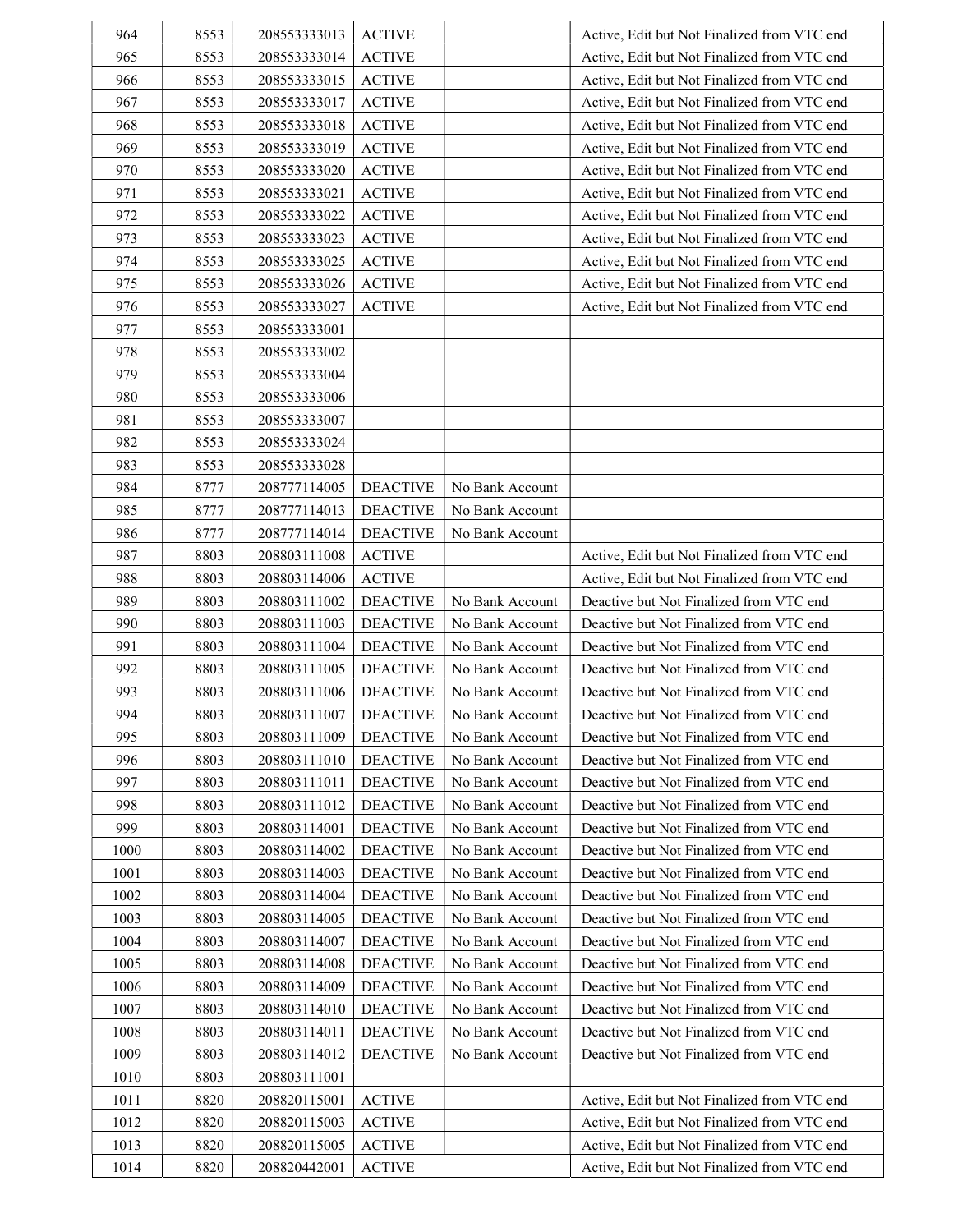| 1015 | 8820 | 208820442002 | <b>ACTIVE</b>   |                 | Active, Edit but Not Finalized from VTC end |
|------|------|--------------|-----------------|-----------------|---------------------------------------------|
| 1016 | 8820 | 208820442003 | <b>ACTIVE</b>   |                 | Active, Edit but Not Finalized from VTC end |
| 1017 | 8820 | 208820442004 | <b>ACTIVE</b>   |                 | Active, Edit but Not Finalized from VTC end |
| 1018 | 8820 | 208820442005 | <b>ACTIVE</b>   |                 | Active, Edit but Not Finalized from VTC end |
| 1019 | 8820 | 208820442007 | <b>ACTIVE</b>   |                 | Active, Edit but Not Finalized from VTC end |
| 1020 | 8820 | 208820442009 | <b>ACTIVE</b>   |                 | Active, Edit but Not Finalized from VTC end |
| 1021 | 8820 | 208820115002 |                 |                 |                                             |
| 1022 | 8820 | 208820115004 |                 |                 |                                             |
| 1023 | 8820 | 208820115006 |                 |                 |                                             |
| 1024 | 8820 | 208820115007 |                 |                 |                                             |
| 1025 | 8820 | 208820115008 |                 |                 |                                             |
| 1026 | 8820 | 208820115009 |                 |                 |                                             |
| 1027 | 8820 | 208820115010 |                 |                 |                                             |
| 1028 | 8820 | 208820115011 |                 |                 |                                             |
| 1029 | 8820 | 208820442006 |                 |                 |                                             |
| 1030 | 8820 | 208820442008 |                 |                 |                                             |
| 1031 | 8820 | 208820442010 |                 |                 |                                             |
| 1032 | 8820 | 208820442011 |                 |                 |                                             |
| 1033 | 9263 | 209263114004 | <b>DEACTIVE</b> | No Bank Account |                                             |
| 1034 | 9263 | 209263116020 | <b>DEACTIVE</b> | No Bank Account |                                             |
| 1035 | 9276 | 209276116012 | <b>ACTIVE</b>   |                 | Active, Edit but Not Finalized from VTC end |
| 1036 | 9276 | 209276111005 | <b>DEACTIVE</b> | No Bank Account |                                             |
| 1037 | 9276 | 209276111006 | <b>DEACTIVE</b> | No Bank Account |                                             |
| 1038 | 9276 | 209276111009 | <b>DEACTIVE</b> | No Bank Account |                                             |
| 1039 | 9276 | 209276116001 | <b>DEACTIVE</b> | No Bank Account |                                             |
| 1040 | 9276 | 209276116011 | <b>DEACTIVE</b> | No Bank Account |                                             |
| 1041 | 9277 | 209277222028 | <b>DEACTIVE</b> | No Bank Account |                                             |
| 1042 | 9284 | 209284114013 | <b>DEACTIVE</b> | No Bank Account |                                             |
| 1043 | 9763 | 209763114001 |                 |                 |                                             |
| 1044 | 9763 | 209763114002 |                 |                 |                                             |
| 1045 | 9763 | 209763114003 |                 |                 |                                             |
| 1046 | 9763 | 209763114004 |                 |                 |                                             |
| 1047 | 9763 | 209763114005 |                 |                 |                                             |
| 1048 | 9763 | 209763114006 |                 |                 |                                             |
| 1049 | 9763 | 209763114007 |                 |                 |                                             |
| 1050 | 9763 | 209763114008 |                 |                 |                                             |
| 1051 | 9763 | 209763115001 |                 |                 |                                             |
| 1052 | 9763 | 209763115002 |                 |                 |                                             |
| 1053 | 9763 | 209763115003 |                 |                 |                                             |
| 1054 | 9763 | 209763115004 |                 |                 |                                             |
| 1055 | 9763 | 209763115005 |                 |                 |                                             |
| 1056 | 9763 | 209763115006 |                 |                 |                                             |
| 1057 | 9763 | 209763115007 |                 |                 |                                             |
| 1058 | 9763 | 209763115008 |                 |                 |                                             |
| 1059 | 9773 | 209773114018 | <b>DEACTIVE</b> | No Bank Account |                                             |
| 1060 | 9773 | 209773114029 | <b>DEACTIVE</b> | No Bank Account |                                             |
| 1061 | 9810 | 209810333001 |                 |                 |                                             |
| 1062 | 9810 | 209810333002 |                 |                 |                                             |
| 1063 | 9810 | 209810333003 |                 |                 |                                             |
| 1064 | 9810 | 209810333004 |                 |                 |                                             |
| 1065 | 9810 | 209810333005 |                 |                 |                                             |